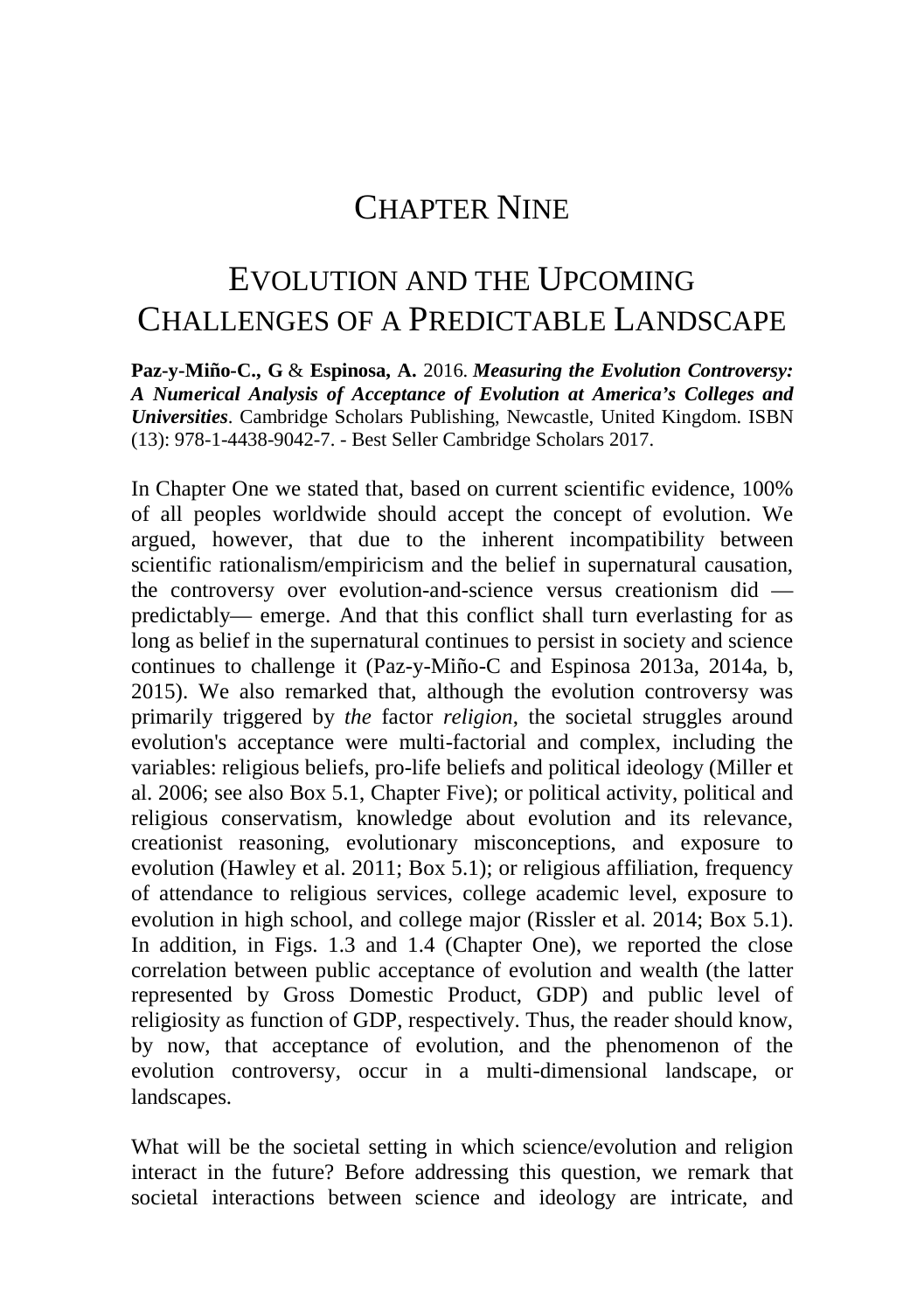150 Chapter Nine

subject to public policy, law, and abrupt socio-economic change (Paz-y-Miño-C and Espinosa 2011a, 2013b, 2015; see also Chapter Two). Below, we sketch a probable world socio-cultural environment —based on statistical demographic projections— in which acceptance of science and evolution could take place in the future.

By the 2050s or 2060s, the world societal dynamics will be quite different in respect to today's, particularly in four relevant landscapes associated with attitudes toward science and evolution: distribution of wealth, education, migration, and demographics of religious groups.

# **Distribution of Wealth**

In Chapter One, we discussed the association between wealth, as per capita Gross Domestic Product (GDP), and public acceptance of evolution across exemplar world nations (see Fig. 1.3). Except for the U.S. (a notorious outlier), higher GDP correlated with higher evolution's acceptance. The top ten countries in which public acceptance of evolution was close to 70% —or higher— were Iceland, Denmark, Sweden, France, Japan, U.K., Norway, Belgium, Spain and Germany (Figs. 1.2 and 1.3). The per capita GDP in these nations was around, or much higher than, 30,000 US\$ (as per 2006, the source of the data in Fig. 1.3). At the bottom of the list (i.e. public acceptance of evolution below 60%) were Austria, Croatia, Romania, Greece, Bulgaria, Lithuania, Latvia, Cyprus, U.S. and Turkey (Figs. 1.2 and 1.3). Except for the U.S. (GDP just below \$50,000), Austria (GDP \$40,000) and Greece (GDP \$30,000), the other 7 nations' GDPs were around, or below, \$20,000 (Fig. 1.3).

The crucial point to consider is that GDP is an overall indicator of the relative socio-economic affluence of a country (within its boundaries) in respect to other countries. Wealthier nations often provide prosperity to their citizens, particularly in education (see *Education*, below), which "level of attainment" is highly correlated with acceptance of evolution (Chapters One-Three, Six and Seven; see also Figs. 2.2, 7.3, 7.4, 7.6, 7.7). In addition, richer nations tend to be less religious (Fig. 1.4), and, as we have examined it in this book, low religiosity correlates with high support to evolution (Chapter Two). For example, the top ten countries listed above, which acceptance of evolution was around 70%, or higher, were the least religious (i.e. on average, 70% of the people in these nations "did not believe in any sort of spirit, God or life force," and 30% of the population had no religious affiliation; data extracted from Pew Research Center 2012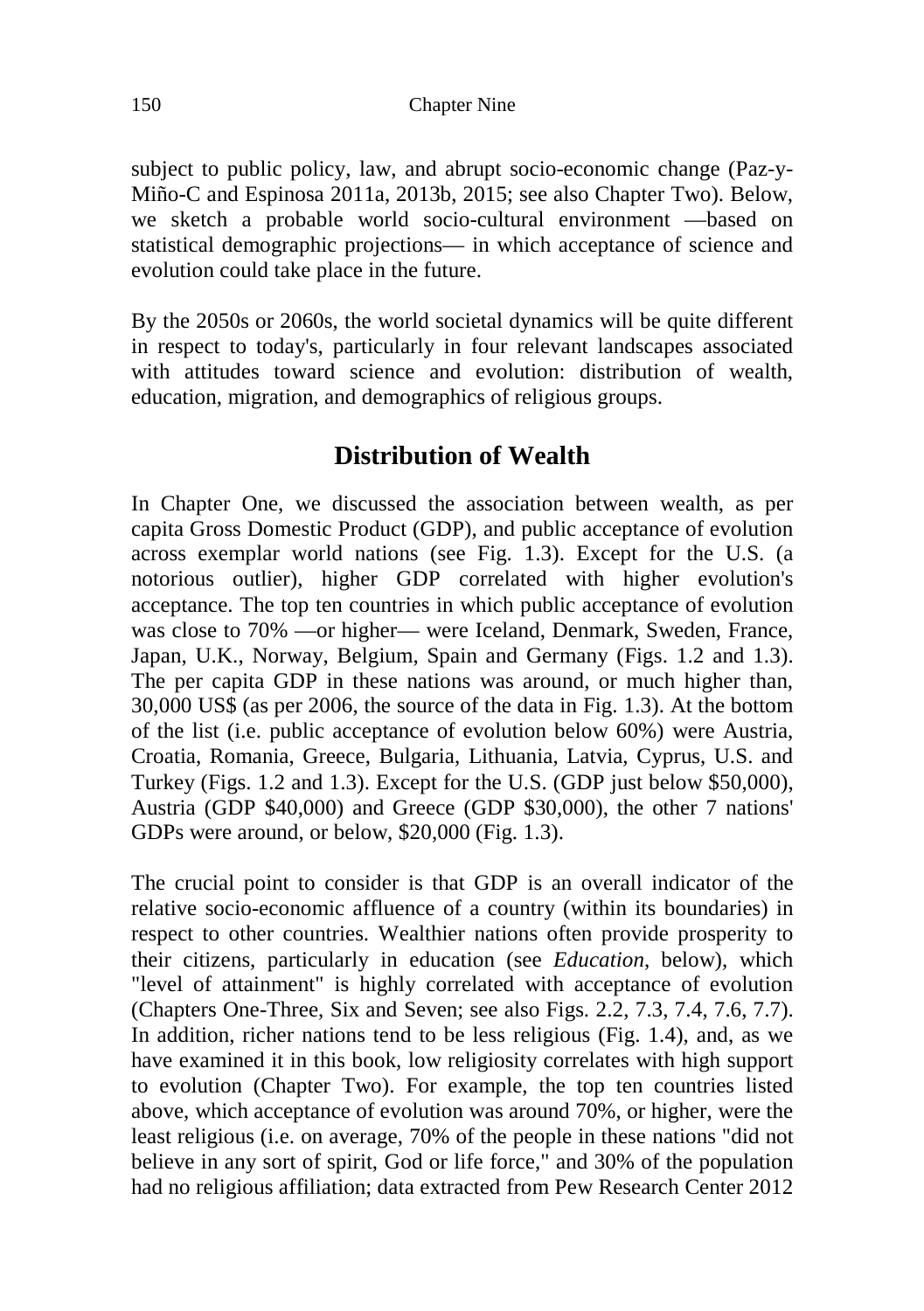and supplemented with Special Eurobarometer 2010). In contrast, the bottom ten countries listed above, which acceptance of evolution was below 60%, were the most religious (i.e. on average, only 31% of the people in these nations "did not believe in any sort of spirit, God or life force," and only 8% of the population had no religious affiliation; Pew Research Center 2012; Special Eurobarometer 2010). Therefore, wealthier nations, which offer means to their citizens, higher quality of education, and happen to be less religious, embrace higher support to evolution than their counterparts at the bottom of the spectrum. Note, however, that exceptions, like the U.S., can and do occur (but see projections about acceptance of evolution for the U.S. based on *Migration* and *Demographics of Religious Groups*, below).

Can we predict anything about the future of acceptance of evolution based on distribution of wealth? Here, average values matter and, in the case of global wealth distribution, the representation of the middle class, in respect to the low- and high-income strata, is informative. The middle class, if educated and numerous, is the sustain of a dynamic socio-economic system. However, the Pew Research Center (2015a) states that the emergence of a truly global middle class is still more promise than reality. By 2011, 56% of the world's population continued to live at low-income (\$2-10 daily), and only 13% were middle income (\$10-20 daily). Although the mid-income population grew from 7% to 13%, between 2001 and 2011, the improvement was restricted to China (its middle-class grew from 3% to 18%), South America (from 17% to 27%; but note that the South American recovery was temporary, current trends forecast the region to fall, again, into a recession; Latinobarómetro 2015) and Eastern Europe (from 24% to 40%). Income inequality barely changed geographically during the same decade. In 2001, 91% of the global high-income people were living in North America and Europe; by 2011, this geographic placement had only decreased to 87% (see Box 9.1). Although the poor global population (surviving on \$2 or less daily) dropped from 29% to 15% in the same time period, 71% of the world continued to bear poor and/or low income existence. In fact, 26 countries that managed to reduce poverty in a range of -15 to -45 points (percentage) continued to experience little social mobility in the middle-income populations (Pew Research Center 2015a).

The yearly earnings varied among income groups: \$2,920, or below, for the poor stratum; from this value up to \$14,600 for the low-income class; from this value up to \$29,200 for the middle-income class (keep in mind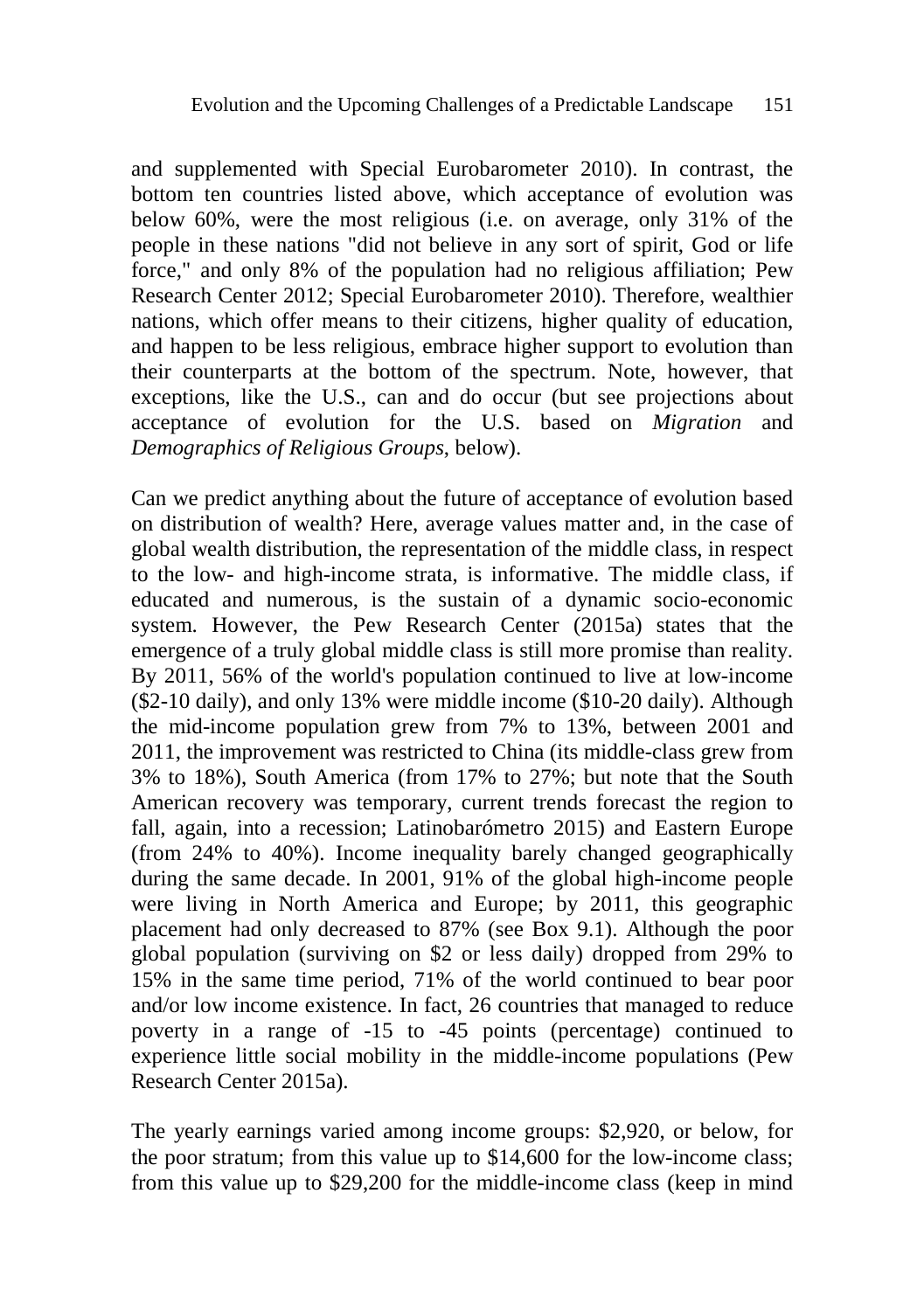that \$23,021 is the poverty line in the U.S.); from this value up to \$73,000 for the upper-middle income class; and above this value for the high income class. By 2011 only 29% of people worldwide belonged to the middle-, upper-middle, and high-income groups (combined values; Pew Research Center 2015a).

#### **Box 9.1.** Upper-Middle and High-Income Distribution in North America and Europe vs. Acceptance of Evolution.

In contrast to most countries, the U.S., Canada and the Western Europe nations belong to the upper-middle and high-income side of the spectrum of income and wealth distribution (average year earnings  $= $73,000$  and higher). Between 2001 and 2011, the middle class decreased slightly in North America and Western Europe: U.S. from 8% to 7%, Canada from 9% to 6%, and Western Europe from 13% to 10%. During the same time period, the upper-middle income strata remained the same in the U.S. (31% vs. 32%), decreased in Canada (from 40% to 36%) and Western Europe (from 49% to 43%). And, although the U.S. experienced a small decline of its high-income class (from 58% to 56%), this group increased in Canada (from 49% to 56%) and Western Europe (from 35% to 44%; Pew Research Center 2015a). Despite these changes, relative prosperity prevailed in North America and Western Europe in contrast to the world. The only substantial transformation, from 2001 to 2011, occurred in Eastern Europe: low-income dropped from 61% to 28%, the middle class grew from 27% to 40% (thus catching up with Western Europe), the upper-middle income class increased from 9% to 27%, and the high-income group increased from 1% to 5%.

Except for the U.S., where public acceptance of God-guided human evolution continued to fluctuate around 40% during 2001 to 2011 (The Gallup Poll 2008, 2010, 2012, 2014), acceptance of evolution by the general public in Canada (61%; Angus Reid Institute 2012) and the Western Europe nations (around 70% or higher) continued to be among the highest worldwide as function of per capita GDP (Figs. 1.2 and 1.3, Chapter One). Although, we do expect an increase in public acceptance of evolution in the U.S. for reasons other than wealth distribution (see *Migration* and *Demographics of Religious Groups*, below), Canada and West Europe shall remain the same in public level of support to evolution. However, if wealth distribution in Eastern Europe continues to improve, benefitting the middle class, as during the decade 2001- 2011, we should expect a raise in public acceptance of evolution (beyond the current range of 50% to 60%; Fig.1.2, Chapter One), particularly in the Slovak Republic (middle class increased from 43% to 59%), Poland (from 41% to 46%), Romania (from 6% to 25%), Bulgaria (from 28% to 48%), Lithuania (from 30% to 41%) and Latvia (from 35% to 45%). Keep in mind that, as region, Eastern Europe is among the least religious worldwide (Fig. 1.4, Chapter One).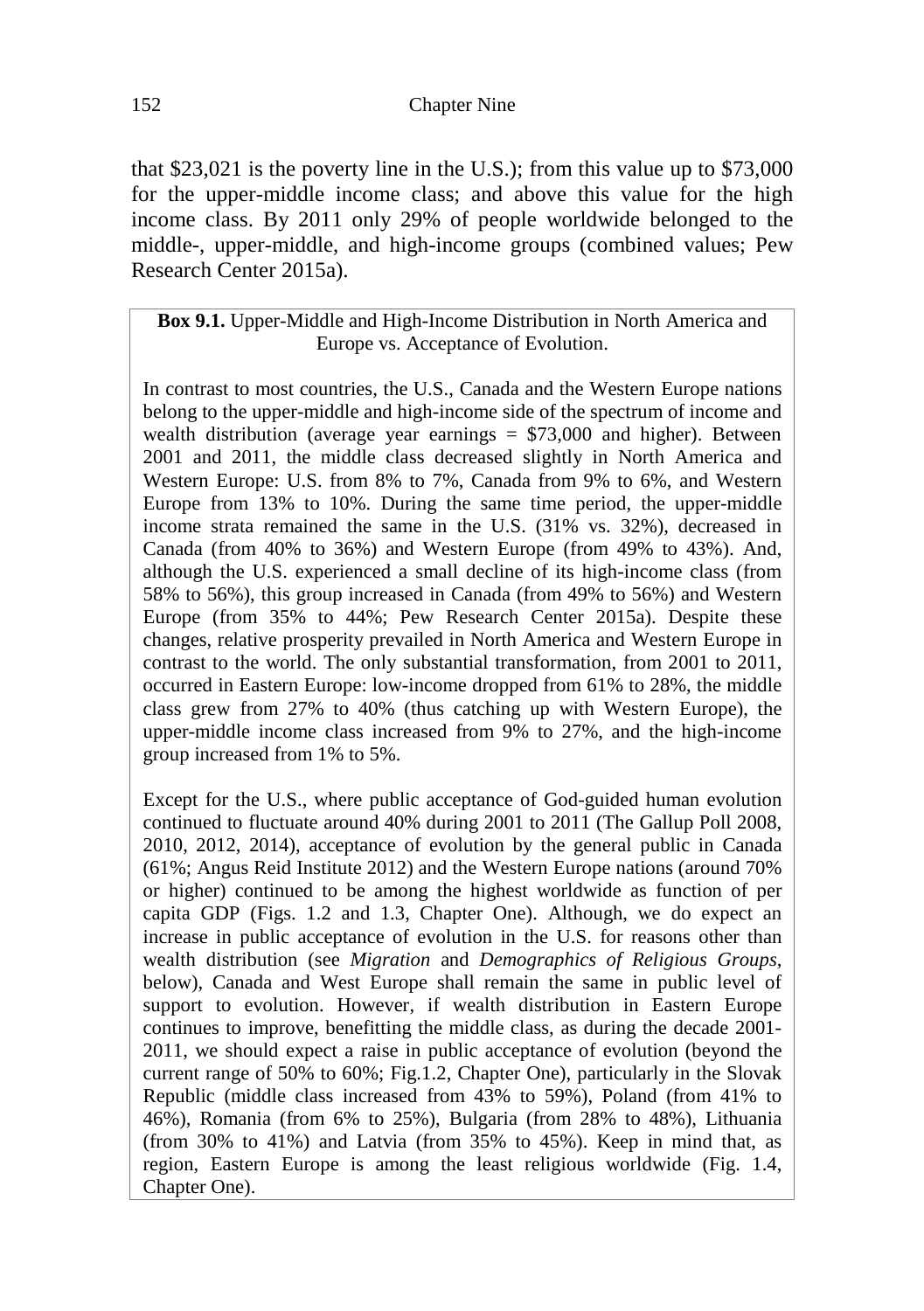Transitioning from poor- or low-income to the middle-income stratum seems crucial for societal progress. In more equal societies, middleincome families have greater incentives to invest in education, purchase goods and services, increase their savings, influence socio-political changes, and improve the quality of political institutions (Pew Research Center 2015a). But, because there is no indication that the middle class will grow, substantially, in the immediate future (except for Eastern Europe, see Box 9.1), or that the standards of living will improve for the majority of the world's population, we cannot forecast a global change in public support to evolution associated with distribution of wealth (but see Eastern Europe situation in Box 9.1). Except to confirm that wealthier nations shall continue to have access to high-quality education, be less religious, and accept evolution at higher rates than poorer nations (rationale and data above). In addition, only permanent transformations in the global distribution of wealth, in which the middle class grows ubiquitously and remains prosperous in the long term (e.g. Eastern Europe, Box 9.1), could lead to global changes —for the better— in attitudes toward science and technology, and support to evolution. In parallel, and at the single-country scale, we can only expect that if a nation recovers from socio-economic struggles, brings up its per capita GDP (i.e. grows its middle class and decreases poverty; see examples of Eastern Europe in Box 9.1) and improves its finances for several decades, educational and cultural transformations —including robust support to science and reason— shall follow.

#### **Education**

In Chapter Two, we discussed the positive association between level of education and acceptance of evolution. In the U.S., for example, we indicated that public support to evolution increased from the high school  $(21\%)$ , to the some college  $(41\%)$ , college graduate  $(53\%)$ , post-graduate (74%), and university professor levels (95%; Brumfield 2005; The Gallup Poll 2009; Paz-y-Miño-C and Espinosa 2011a, 2012a, b, c, 2013b; Fig. 2.2). As the reader can infer from the previous section (*Distribution of Wealth*), educational attainment —comparably to overall prosperity correlates positively with per capita GDP (UNESCO-UIS/OECD 2005). In Fig. 9.1 we show this association; note how school life expectancy (i.e. years spent receiving "primary" to "tertiary" education, or elementary school to college/university) is lower in low-GDP nations (GDP below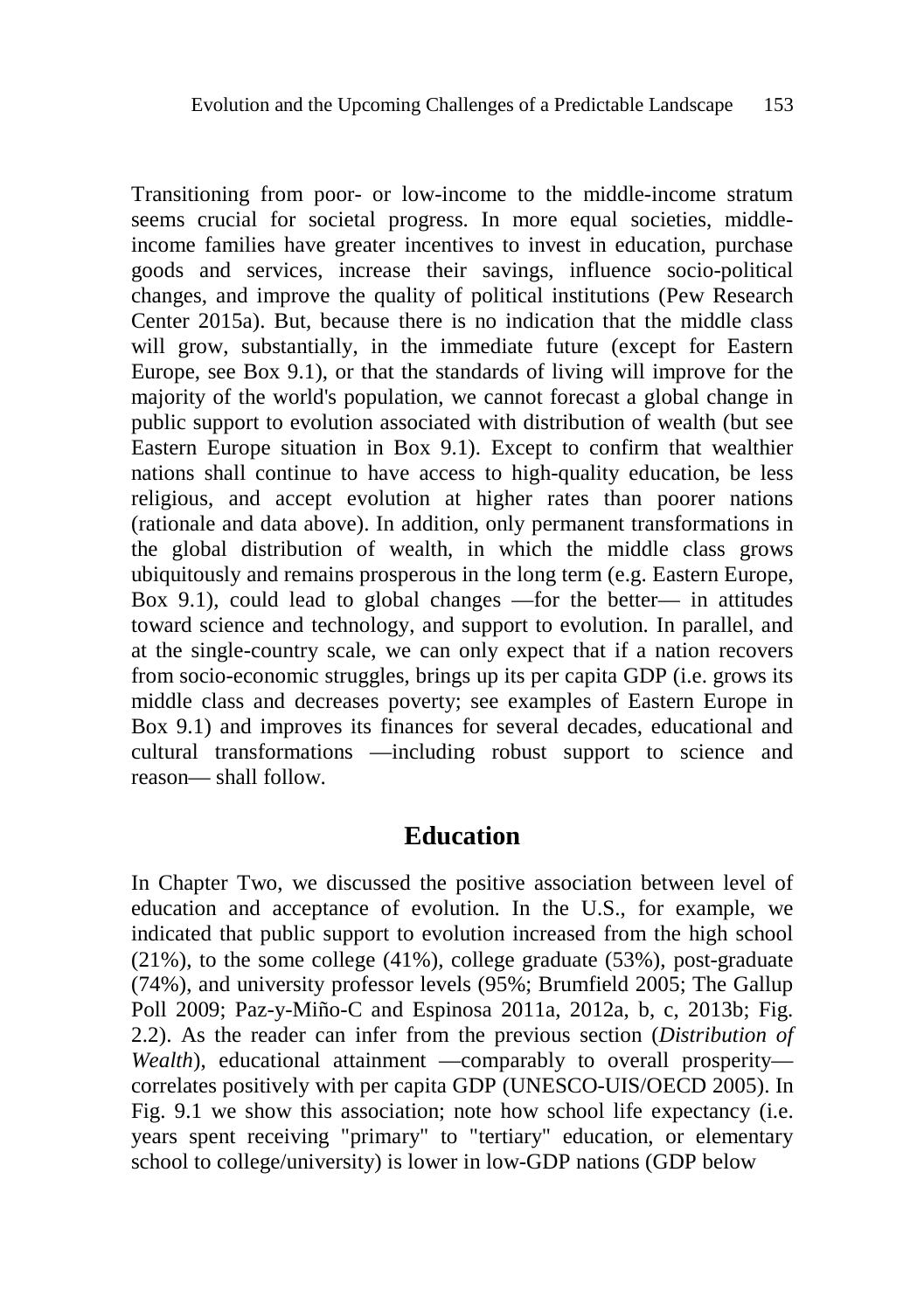

Fig. 9.1 School life expectancy (i.e. number of years spent receiving "primary" to "tertiary" education) as function of per capita Gross Domestic Product GDP. Countries within the World Education Indicators (WEI) have been tracked since 1997. OECD countries (Organisation for Economic Co-operation and Development) and "other" countries have been tracked in more recent years (modified and redrawn from UNESCO-UIS/OECD 2005).

\$5,000 or up to \$10,000) than in higher-GDP nations (GDP from \$10,000 to \$35,000). However, minor improvements in GDP, across countries, particularly in the range \$5,000 to \$10,000, can have substantial impact on years spent receiving education (see the steep slope of the regression curve in GDP range *a*). For example, school life expectancy in countries with GDP below \$5,000 can range from less than 5 years of schooling to close to 15 years (Fig. 9.1, GDP range *a*). In contrast, countries which GDPs ranging from \$5,000 to \$10,000 have narrower amplitude (but more years) of school life expectancy, from 10 to 15 years (Fig. 9.1, GDP range *b*). Wealthier nations (GDP \$10,000 to \$35,000, ranges *b*, *c*, and *d*) offer to their citizens 10 to 20 years of schooling. It is important to highlight that from GDPs above \$15,000, countries consistently offer to their citizens 15 to 20 years of schooling (Fig. 9.1, GDP range *d*). In essence, because educational attainment correlates positively with acceptance of evolution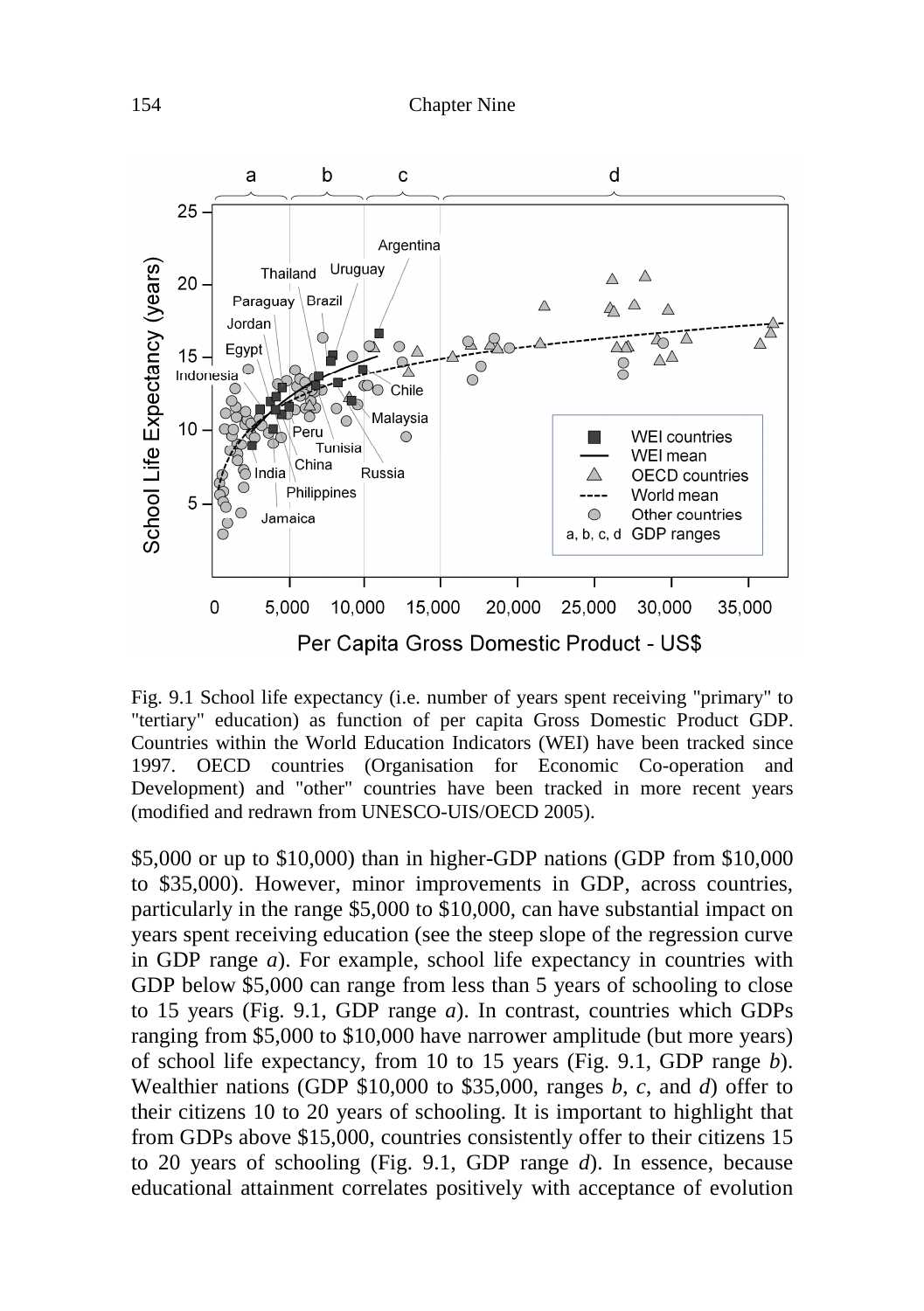(exemplar data above), we can only expect significant increase in evolution's acceptance in nations that improve —and sustain the improvement during several decades— their school life expectancies to 15 to 20 years (i.e. college and university education, but see *tertiary education*, below). However, keep in mind that in most countries the average general public still remains at the level of high-school or somecollege education (Fig. 9.1, GDP ranges *a* and *b*), which suggests that major progress in the *mean-value* of public support to evolution shall be achieved chiefly via quality high school —science/evolution— education.



Fig. 9.2 Enrollment in tertiary education (i.e. 2-4-year colleges and universities) as function of per capita Gross Domestic Product GDP. Between \$10,000 and \$15,000 (a), and beyond \$25,000 (b) the range in enrollment can be wide (modified from British Council 2012).

In this context, tertiary education (i.e. post-secondary or post-senior-high school diploma; including 2-4-year colleges, universities, and certified higher-education centers/institutes) needs to be examined since it can transform a *person* into a highly trained, independent critical thinker. Highly educated individuals tend to support science/technology, accept evolution, and are, on average, less religious than the general public (Chapter Six; see also Larson and Witham 1998; Pew Research Center for the People & the Press 2009; Pew Research Center 2009, 2015b). As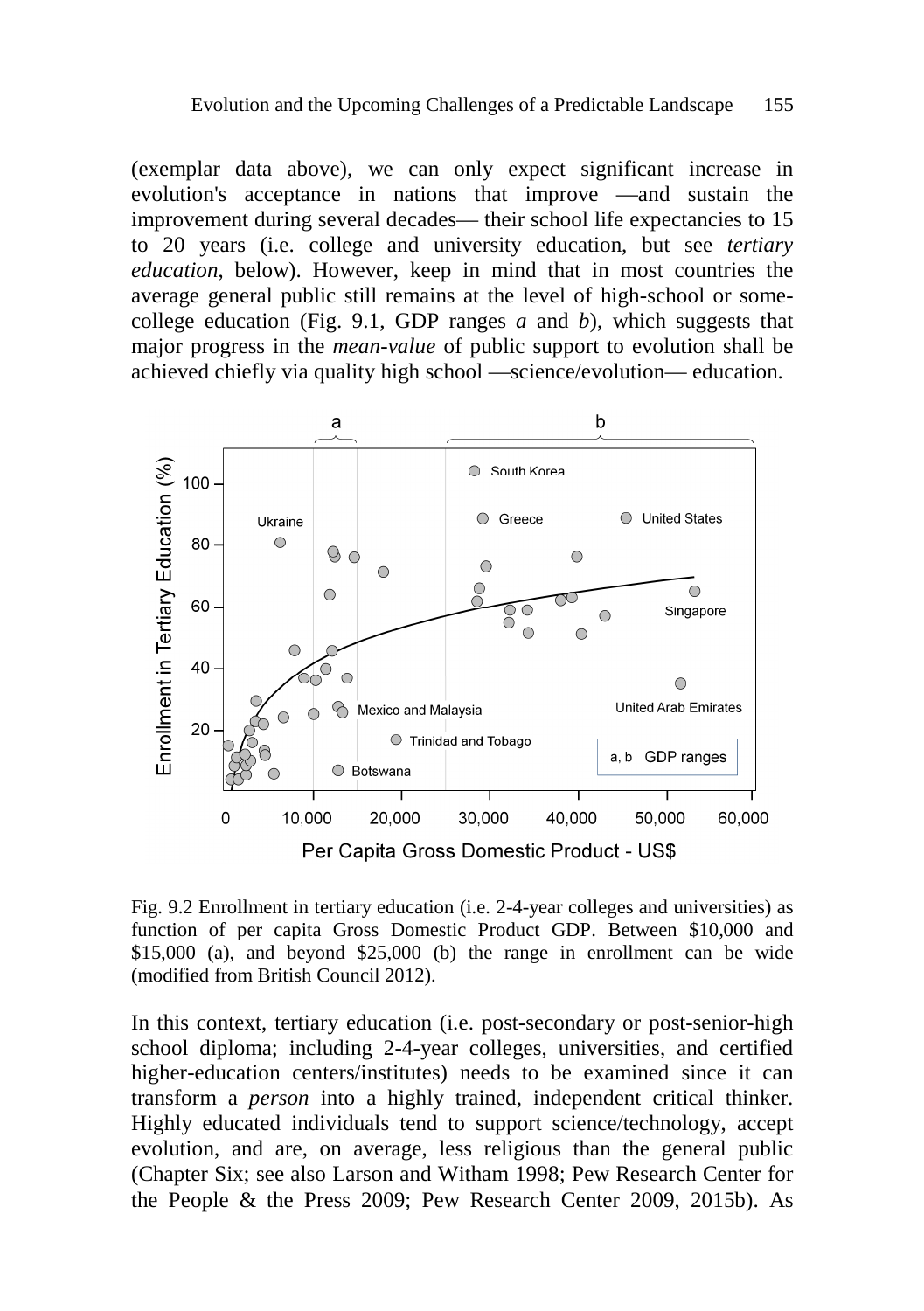plotted in Fig. 9.2, global rates of enrollment in tertiary education also correlate positively with GDP. However —and this is the crucial point different from primary and secondary schooling, which take place within the boundaries of a country and are subject to local socio-economic constrains, the "industry" of tertiary, higher education is both domestic (driven by in-country students' and national priorities of high standards for colleges' and universities' development) and internationally connected (driven by global trends of collaboration in science and technology; British Council 2012). But the question remains: can highly educated individuals —who are a minority in most of the world's nations; see Fig. 9.1 contribute to transform the broad patterns of nation-by-nation acceptance of evolution? We speculate that this can be the case if a significant share of the international high-skilled professionals become permanent residentcontributors to transforming education, science and technology in the developing world. But the global supply and demand of these experts leads them to settle preferentially in the most prosperous countries, and the data (below) suggests that this phenomenon will only be enhanced in the future (British Council 2012).

By 2009, the world had 170 million tertiary students (i.e. those pursuing higher education); 45% of them (76.5 million) were concentrated in China, India, U.S. and Russia. Emerging economies, at that time, accounted for 12% (21 million) of the global university population: Brazil, Indonesia, Iran, South Korea and Turkey. The supply of international tertiary students grew from 800,000, in the 1970s, to 3.5 million in 2009; and the major source of such students were China, India, South Korea, Germany, Turkey and France. The top destination countries for outbound mobility of university students (60% of them) were the U.S., U.K., Australia, France, Germany, Russia, Japan and Canada (British Council 2012). Fig. 9.3 summarizes the net balance of inbound and outbound tertiary student mobility by 2009.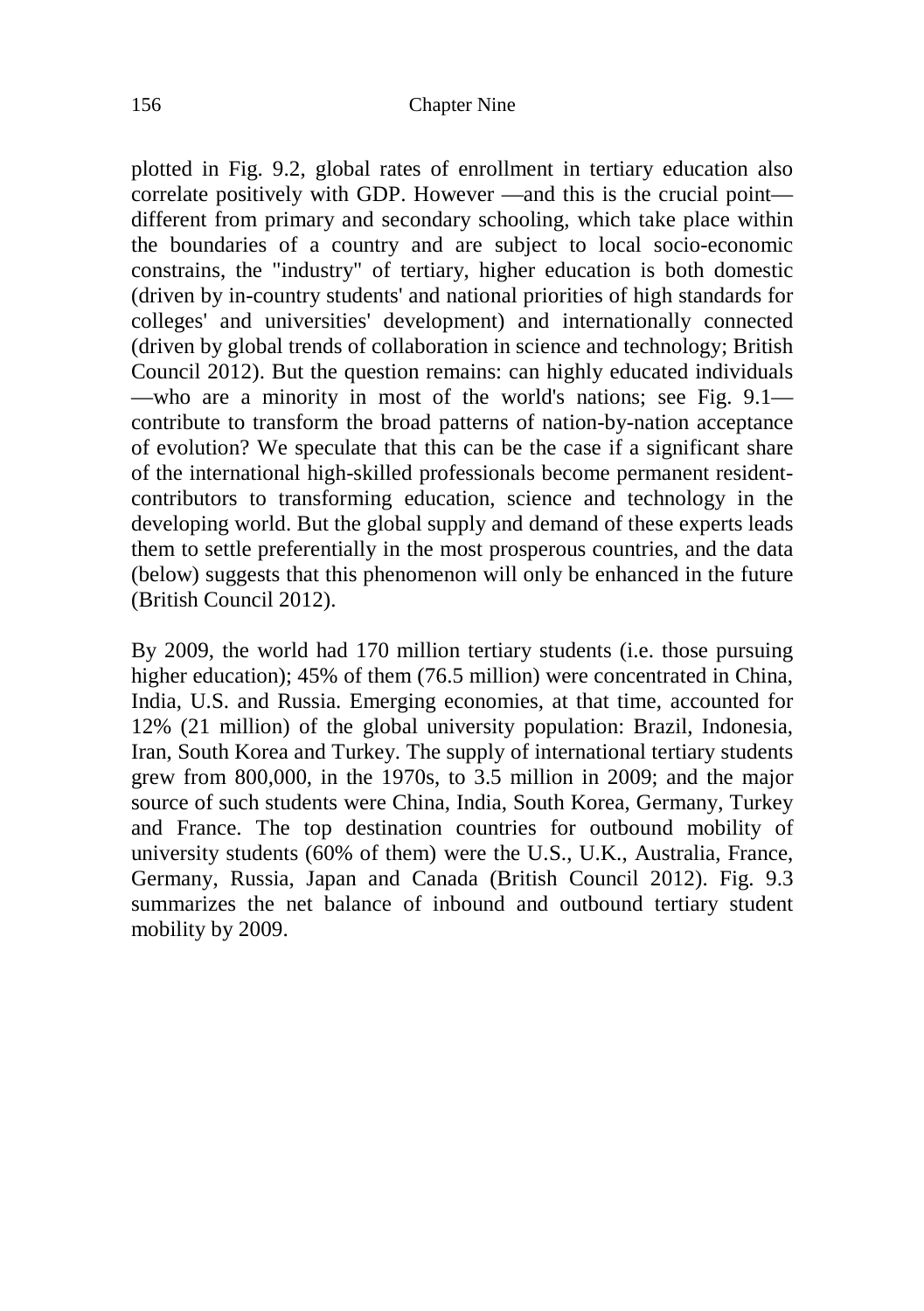

Fig. 9.3 Net balance of inbound and outbound global tertiary student mobility by 2009 (redrawn and modified from British Council 2012).

By 2020, the largest outbound mobile student flows will continue to originate in China (585,000), India (296,000), South Korea (134,000), Germany (100,000) and Turkey (84,000), and it will also include Malaysia (82,000) and Nigeria (67,000). The largest inbound countries by destination will continue to be the U.S. (582,000), U.K. (331,000), Australia (277,000), Canada (176,000), Germany (155,000), and it will likely also include China and Malaysia. In essence, the drives of higher education demands by 2020 will continue to be *place of geographic origin* (of tertiary students as function of outbound and inbound global mobility) and *economics* (GDP; British Council 2012). Already robust economies will continue to attract the top tertiary global students, retain them, and benefit from their high professional skills at the peak of their careers. The internationalization of the *modern university* is such, that the global tertiary education system will continue to operate in a transnational fashion (i.e. Transnational Education TNE; British Council 2012); thus, channelizing most of the gain toward the prosperous economies. Under this landscape, we cannot forecast any major change in the patterns of nation-by-nation acceptance of evolution that could be directly associated with large numbers of mobile international graduates finally settling in the developing world, since this is unlikely. But the possibility does exist that specific nations engaged in vigorous and fast economic growth (i.e. projected to persist by 2050, e.g. Philippines, Egypt, Malaysia, Peru,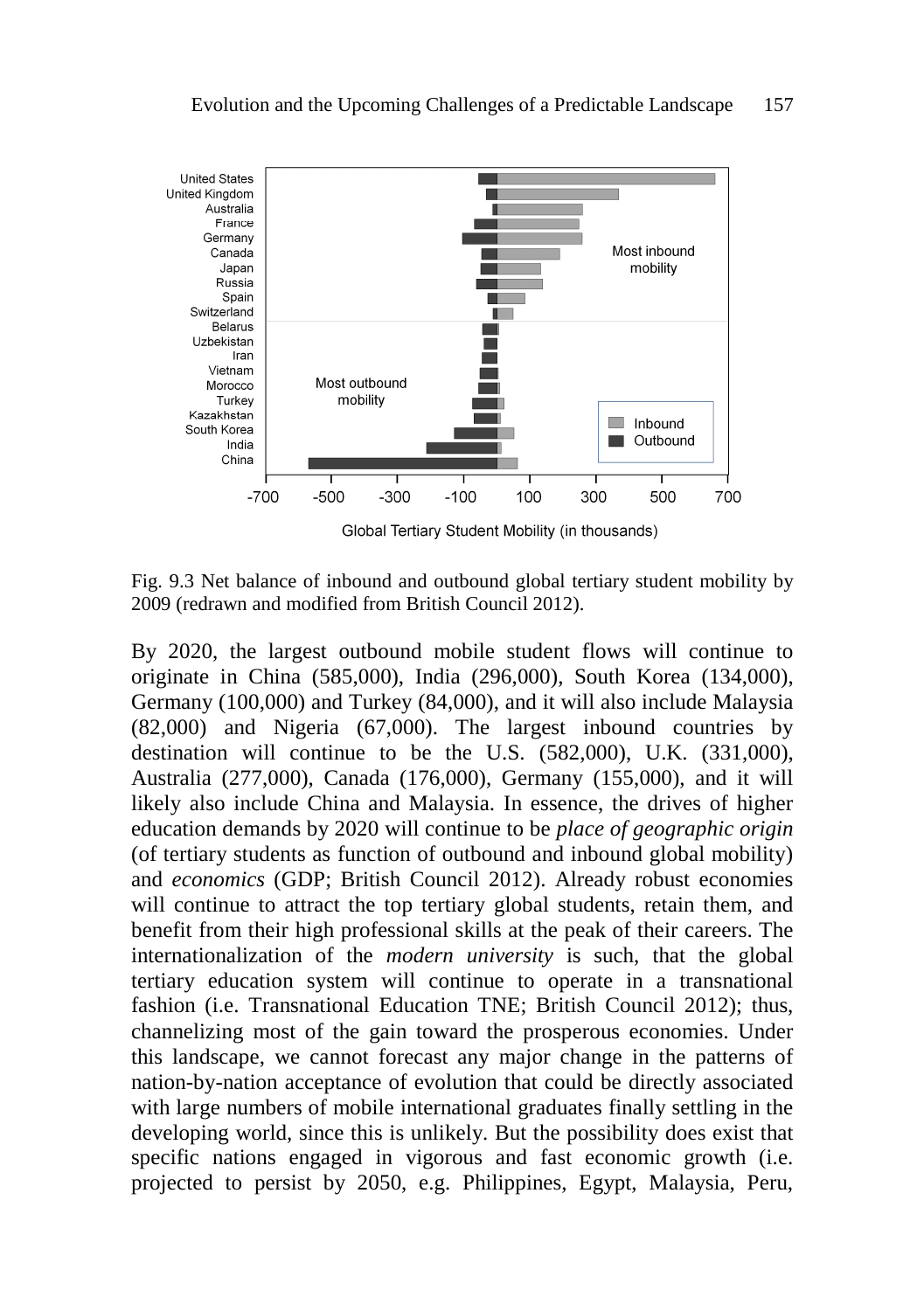Colombia, Pakistan, Bangladesh, Chile, Algeria, Ukraine; Ward 2012) will recruit and retain, large cohorts of international science graduates, who will eventually contribute to a more lasting upgrading of the general public's views about science and technology, and support to evolution. For now, however, it appears that major contributions to increasing evolution's acceptance nation-by-nation shall mainly come from meaningful improvements to the excellence in high school education (i.e. still the prevalent 10-15-year school life expectancy in most countries; Fig. 9.2), rather than from recruitment of tertiary educated professionals from the global pool (a floating population predominantly influenced by the international supply and demand of high-skill jobs; British Council 2012).

### **Migration**

Migration (immigration: individuals coming in; and emigration: individuals leaving) is a dynamic phenomenon, one that can gradually modify the demographic, socio-economic and cultural landscape of a nation, a region, or the world. Migration can stimulate the integration of ethno-cultural diversities and increase wealth and prosperity (particularly in science and technology), but it can also generate societal tensions, segregation of migrants, exploitation of their labor, inequality and poverty (United Nations 2013). Although in the next section (*Demographics of Religious Groups*) we discuss associations between migration patterns, levels of religiosity and their potential influence on future evolution's acceptance, here we bring the reader's attention to global and regional (particularly the U.S.) trends of peoples' geographic mobility. Our goal is to point at statistical tendencies that could influence, in a foreseeable future, global and regional attitudes toward science/evolution. We advise the reader, however, to seek more in depth information about immigration/emigration in the specialized reports listed at the end of this chapter (i.e. International Organization for Migration 2015a, b; Pew Research Center 2013a, 2015c; United Nations 2013).

Between 1990 and 2013, the number of international migrants increased by 34%, from 154 million to 232 million. In the U.S., migration doubled from 23 million to 46 million during the same time period (Pew Research Center 2013a). In 1990, 33% of the global migrants were born in Europe, a comparable share (34%) in Asian Pacific countries, 11% in Latin America and the Caribbean, 10% in Sub-Saharan Africa, 7% in the Middle East and North Africa, and 2% in North America (the remaining 3% corresponded to other). By 2013, the world international emigration of Europeans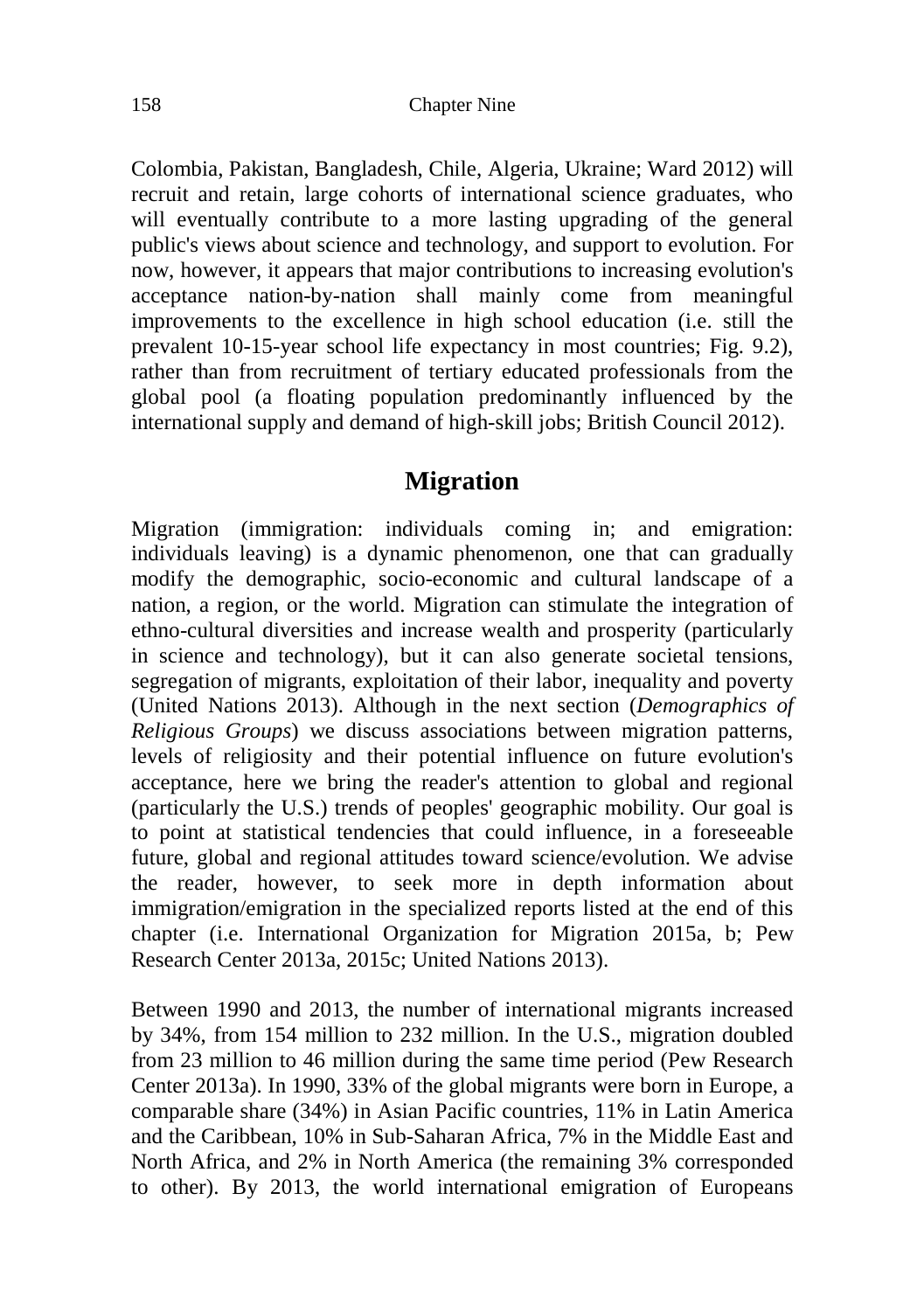dropped to 26%, in contrast to a noticeable increase of Latin American and Caribbean emigrants (up to 16%) and, to a lesser extent, of Asian-Pacific natives (up to 36%; Pew Research Center 2013a).

By 2013, the top destination world regions of international migrants were: Europe (31%), North America (23%), Asia Pacific (21%), Middle East-North Africa (14%), Sub-Saharan Africa (7%), and Latin America and the Caribbean (4%). In the same year, the top destination countries of international migrants —as per number of foreign-born individuals— were the U.S. (45.8 million), Russia (11.0 million), Germany (9.8 million), Saudi Arabia (9.1 million), United Arab Emirates (7.8 million), United Kingdom (7.8 million), France (7.4 million), Canada (7.3 million), Australia (6.5 million) and Spain (6.5 million). And the top origin countries of such migrants were India (14.2 million), Mexico (13.2 million), Russia (10.8 million), China (9.3 million), Bangladesh (7.8 million), Pakistan (5.7 million), Ukraine (5.6 million), Philippines (5.5 million), Afghanistan (5.1 million) and United Kingdom (5.0 million; Pew Research Center 2013a).

Since public acceptance of evolution correlates positively with wealth (above), and due to the fact that most of the global international migration takes place from developing nations toward wealthier countries (data above), followed by integration of the immigrant population into the local socio-economic and cultural systems, we can only make broad speculations about the future landscape of evolution's acceptance from the perspective of migration. First, in scenarios in which the nature of immigration/emigration changes significantly the cultural-demographic composition of a nation (see *The Spanish Case*, below), attitudes toward evolution and acceptance of evolution could be influenced by the migration process. As we discuss in the next section, Spain could experience, by 2050, a drop in public acceptance of evolution (currently at 53% as "God-guided human evolution" and +70% as agreement with the statement "evolution is true;" rates consistent with Spain's GDP; Figs. 1.1 and 1.3, Chapter One) associated with an influx of highly religious immigrants and emigration of less religious, or non-religious, fractions of its population. Second, in cases, like the U.S., where the in-house public acceptance of evolution is very low for its GDP (28% as "God-guided human evolution" and ≈40% as "evolution is true;" Figs. 1.1 and 1.3, Chapter One), immigration might actually contribute to increase although slightly— the favorable views toward evolution (see *The American Case*, below). The U.S. is expected to change its immigrant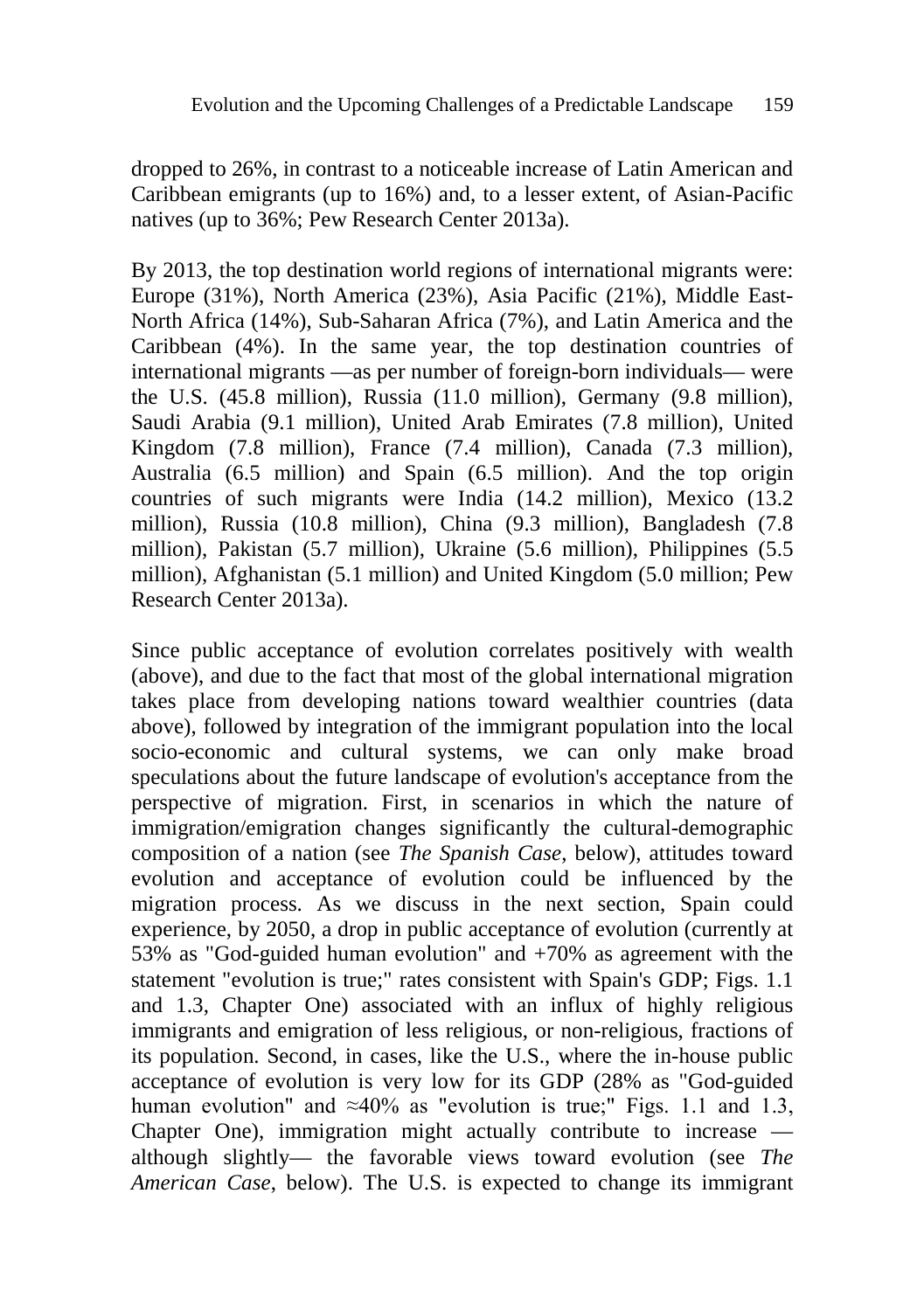population structure during the next fifty years, from 47% Hispanic-, 26% Asian-, 18% European-, and 8% African-American in 2015, to 38% Asian-, 31% Hispanic-, 20% European- and 9% African-American by 2065 (Pew Research Center 2015c). Keep in mind that as integrated ethnocultural communities, Asian- and Hispanic-Americans have comparable rates of acceptance of human evolution as per geographic origin (i.e. Asian- China 64%, Japan 60%; Hispanic-Americans 63%) to European-Americans (67%) and higher than African-Americans (55%; IPSOS 2011; Pew Research Center 2015d). In addition the U.S. is projected to increase its unaffiliated population by 2050 (data below), which acceptance of evolution is consistently high (currently, 82% of unaffiliated Americans agree that "humans evolved over time;" Pew Research Center 2015d). The key point to emphasize is that, in contrast to Spain (a nation in which the unaffiliated population will grow comparably to the U.S. by 2050), the U.S. trend to increase its unaffiliated population will not be surpassed —as in Spain— by the significant influx of highly religious immigrants (below). Third, in scenarios where immigration/emigration do not influence considerably the in-house cultural-demographic composition of a population, we shall expect minor, or no fluctuations in the public support to evolution associated with migration.

## **Demographics of Religious Groups**

In Chapter Two, we discussed the prediction of change in evolution's acceptance as function of religiosity (one of the three predictions of the Incompatibility Hypothesis). In it, we examined the broad assumption that atheists, non-believers and agnostics will accept evolution more (e.g. 93%, Paz-y-Miño-C and Espinosa 2012c, 2013a) than moderate or deeply religious individuals, or as function of moderate or fundamentalist religious denominations, as depicted in Fig. 2.5 (Chapter Two), from Buddhist (81%) to Jehovah's Witness (8%), and everything in between (i.e. Jewish 77%, Catholic 58%, Muslim 45%, Protestant 35%, Mormon 21%; The Pew Forum on Religion and Public Life 2008; Paz-y-Miño-C and Espinosa 2014a, 2015). We also associated this prediction —at a broader scale— with public acceptance of *human evolution*, which we documented it to be high among the least religious countries in the world (i.e. Sweden 68%, Germany 65%, China 64%, Belgium 61%, Japan 60%, France/Great Britain 55%) and low among the most religious (i.e. United States 28%, Russia 26%, Brazil 22%, Turkey 19%, Indonesia 11%, Saudi Arabia 7%; IPSOS 2011; Paz-y-Miño-C and Espinosa 2014a, b, 2015; see Fig. 1.1 in Chapter One). In this section, it is relevant to highlight that the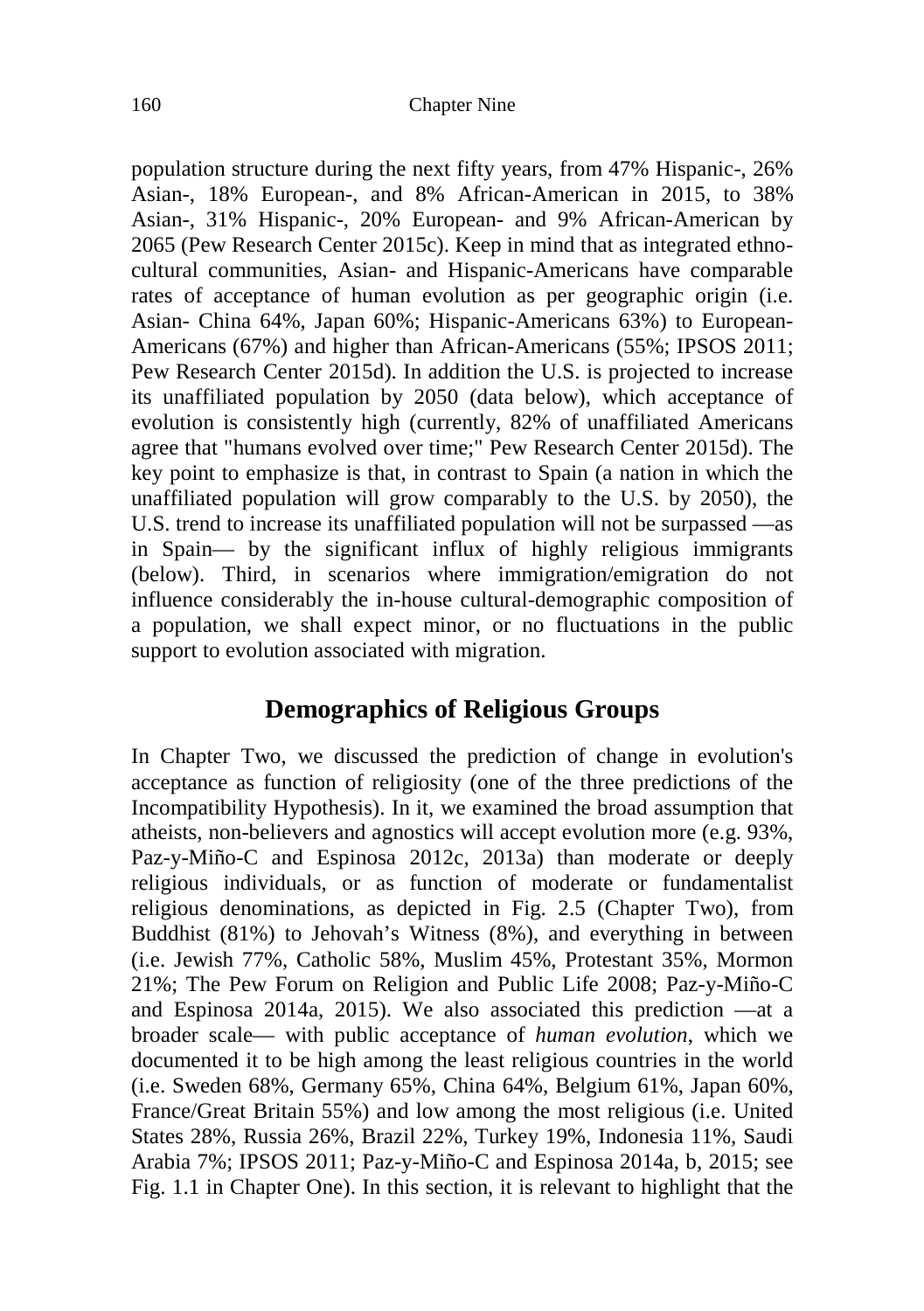world religious landscape is projected to change, significantly, by the year 2050 and, obviously, onwards. The specifics of that change will vary from one country to another; in Box 9.2 we elaborate on two comparable, yet distinctive examples, Spain and the U.S.

The Pew Research Center (2015e) makes the following projections of religious groups' persistence by the year 2050, if the current trends continue. The world's religious profile will be driven, primarily, by differences in fertility rates, the proportion of youth among the religious populations, and by people switching religions. Although by 2050 Christians will continue to be the largest group (expected growth from 2.17 billion, in 2010, to 2.92 billion by 2050; Fig. 9.4a), Muslims will be growing faster than all major faiths (from 1.6 billion, in 2010, to 2.76 billion by 2050). Therefore, the global ratio of Christians and Muslims will change significantly, from 31.4% Christians and 23.2% Muslims, in 2010, to 31.4% Christians and 29.7% Muslims by 2050 (Fig. 9.4b; Pew Research Center 2015e).



Fig. 9.4 Persistence of major religious groups projected to 2050 (redrawn and data adapted from Pew Research Center 2015e).

 $0.2$ 

100.0

 $02$ 

100.0

**PWS** World Total Unaffiliated

**Buddhists** 

 $1.7$ 

 $1.6$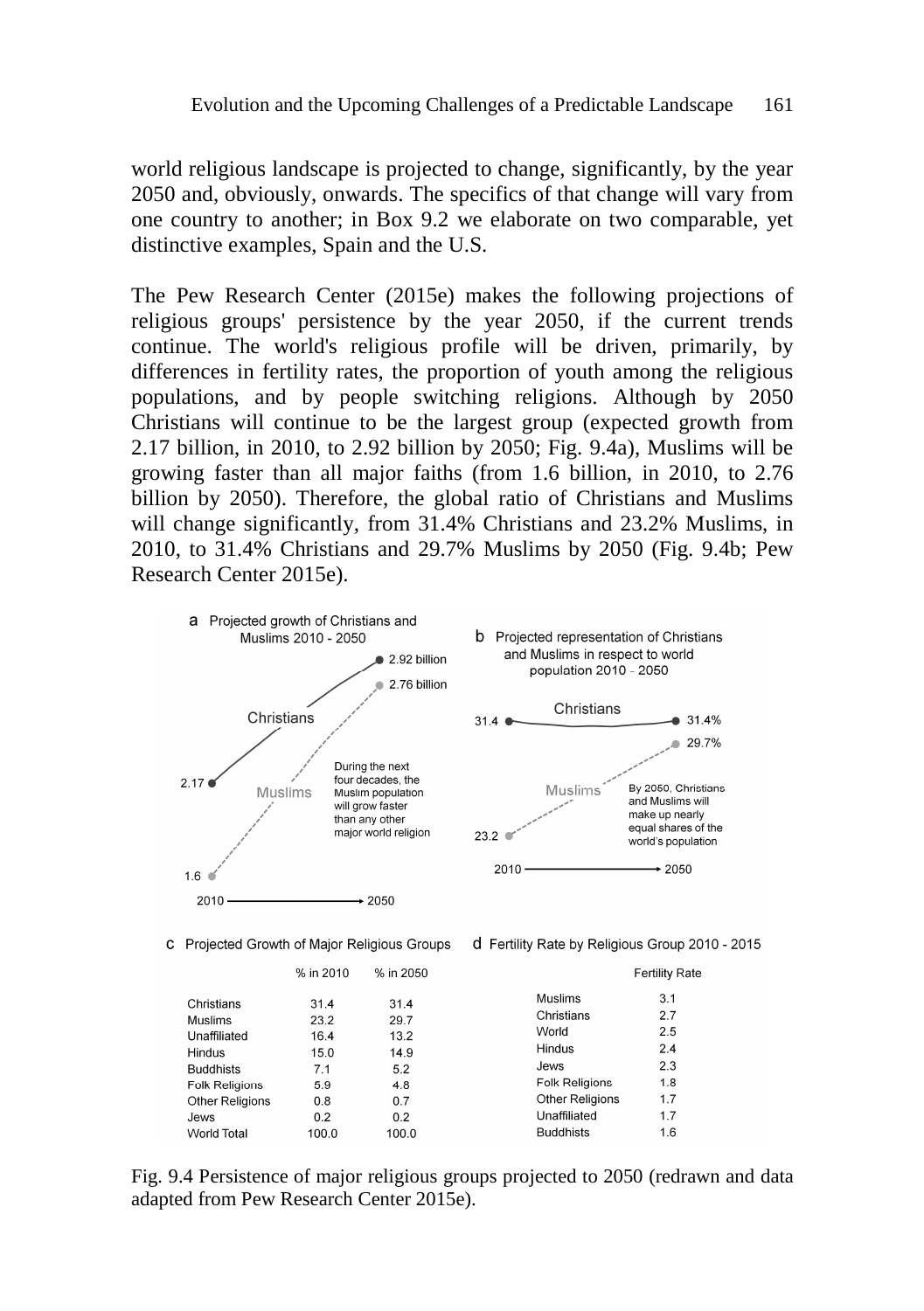The unaffiliated (i.e. not associated with formalized religions, agnostics, non-believers or atheists) are expected to increase worldwide by 100 million during the next four decades (from 1.13 billion, in 2010, to 1.23 billion by 2050; Pew Research Center 2015e). However, their representation in the world population shall decrease (from 16.4%, in 2010, to 13.2% by 2050; Fig. 9.4c) due to the faster population growth rate among Christians and Muslims in respect to the unaffiliated (Pew Research Center 2015e). In fact, the world fertility rate of these groups is distinctive: 1.7 for the unaffiliated (among the lowest fertility rates of all) in contrast to 2.7 for Christians and 3.1 for Muslims (the highest fertility rates of all; Fig. 9.4d; Pew Research Center 2015e).

By 2050, Hindus will represent 14.9% (1.38 billion), Buddhist 5.2% (486 million), folk religions 4.8% (449 million), other religions 0.7% (61 million), and Jews 0.2% (16 million) of the total world population (Fig. 9.4c). In consequence, evolution's acceptance —or the phenomenon of the evolution controversy— will take place in a different global demographic and religious landscape than today's; with an evident shift toward a comparable representation of Christians (31.4%) and Muslims (29.7%) in the world population (Fig. 9.4b); the latter shall reach a grand total of 9.3 billion by 2050. However, Christians and Muslims will share identical representation in the world population by 2070 (32.3%), if current trends continue; and, by 2100, Muslims shall surpass Christians (34.9% vs. 33.8%, respectively; Pew Research Center 2015e).

#### **Box 9.2.** Acceptance of Evolution in Future Spain vs. Future U.S.

**The Spanish Case**: Spain is an illustrative example, at the in-country level, of the global trends described in this Chapter. Keep in mind that, in this nation, public acceptance of evolution "conditionally" (i.e. God created humans) is 53% (Fig. 1.1, Chapter One; IPSOS 2011), and "thinking that evolution (excluding humans) is true" slightly surpasses 70% (Fig. 1.2, Chapter One; Miller et al. 2006). As discussed earlier, we can expect that differences in fertility rates, proportion of youth among the religious population, and people switching faiths will influence Spain's religious landscape, as follows: fertility rate by level of religiosity (projected 2010 to 2050) shall be 2.0 among the selfdefined highly religious, 1.4 among the self-defined "low" religiosity group, and 1.0 among the unaffiliated (Stonawski et al. 2015). Currently (i.e. data from 2010), the 65+ year-old cohort is the most religious (66.4% high religiosity, 28.1% low religiosity, and 5.4% unaffiliated), which contrasts with the 35-64 year-old cohort (39.6% high religiosity, 41.2% low religiosity, and 19.2% unaffiliated), and with the 15-34-year-old cohort (30.2% high religiosity, 39.3%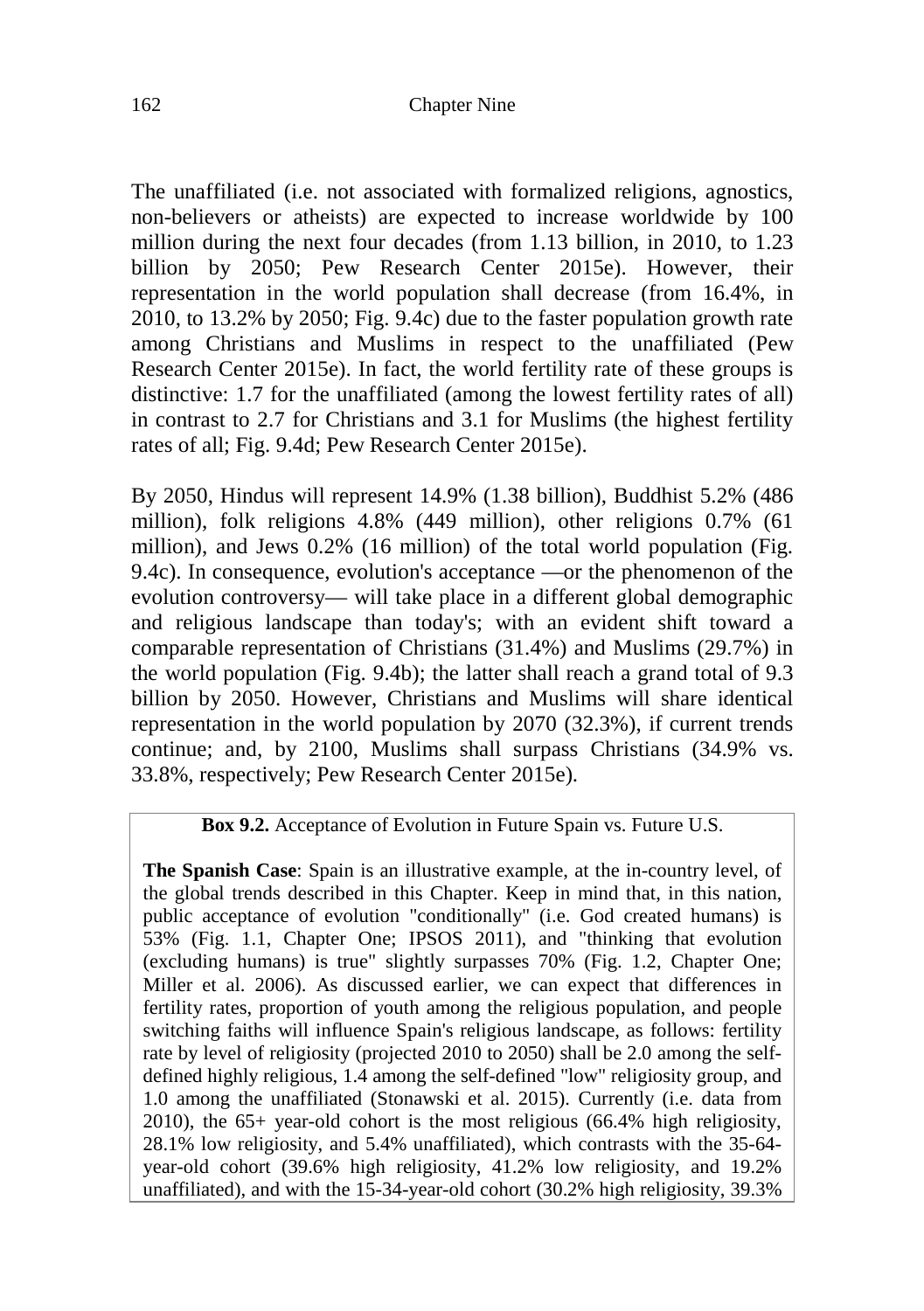low religiosity, and 30.6% unaffiliated; Stonawski et al. 2015). As per switching rates of religion and religiosity, 72% of male vs. 59% female Christians, and 57% of male vs. 63% female Muslims have changed their religious status, during their lifetimes, from highly religious to low (51% of male vs. 48% female Christians, and 39% of male vs. 47% female Muslims) or to unaffiliated (21% of males vs. 11% female Christians, and 18% of males vs. 16% female Muslims). Only Christians of low-level of religiosity have consistently switched to high rates of unaffiliated (up to 73% in males and 66% in females; Stonawski et al. 2015).

In addition, Spain's migration dynamics are likely to make the country more religious by 2050, and this is because its immigrants tend to be more religious than emigrants, as follows: Immigrants, 46.6% are self-defined highly religious Christians, and 23.7% are self-defined low-religiosity Christians. Among emigrants, 29.8% are self-defined highly religious Christians, and 36.7% are self-defined low-religiosity Christians. Immigration of the unaffiliated (11.7%) is surpassed by the emigration of this group (19.6%). Finally, immigration of Muslims (i.e. the largest non-Christian group) of high (9.5%) or low (5.0%) level of religiosity versus the emigration of Muslims of high (9.7%) or low (3.1%) level or religiosity is higher than their proportion (2.1%) in the total Spanish population (Stonawski et al. 2015). Although Christianity will continue to be the dominant religion in Spain, it is expected to drop from 78.6%, in 2010, to 65.2% by 2050. The unaffiliated will increase from 19.0% to 26.5% during the same time period (Pew Research Center 2015e). See data summary in image, below.

Because Spain is projected to become more religious than unaffiliated, we can speculate that acceptance of evolution in this nation shall decline during the next four decades as function of the transformation of its religious and demographic landscapes. Keep also in mind that acceptance of evolution among Catholics (58%) tends to be higher than among Muslims (45%; Fig. 2.5, Chapter Two; The Pew Forum on Religion and Public Life 2008). In this respect, the projected reduction in the representation of Christians, plus growth in the representation of Muslims, by 2050, shall also characterize the landscape of evolution's acceptance in future Spain.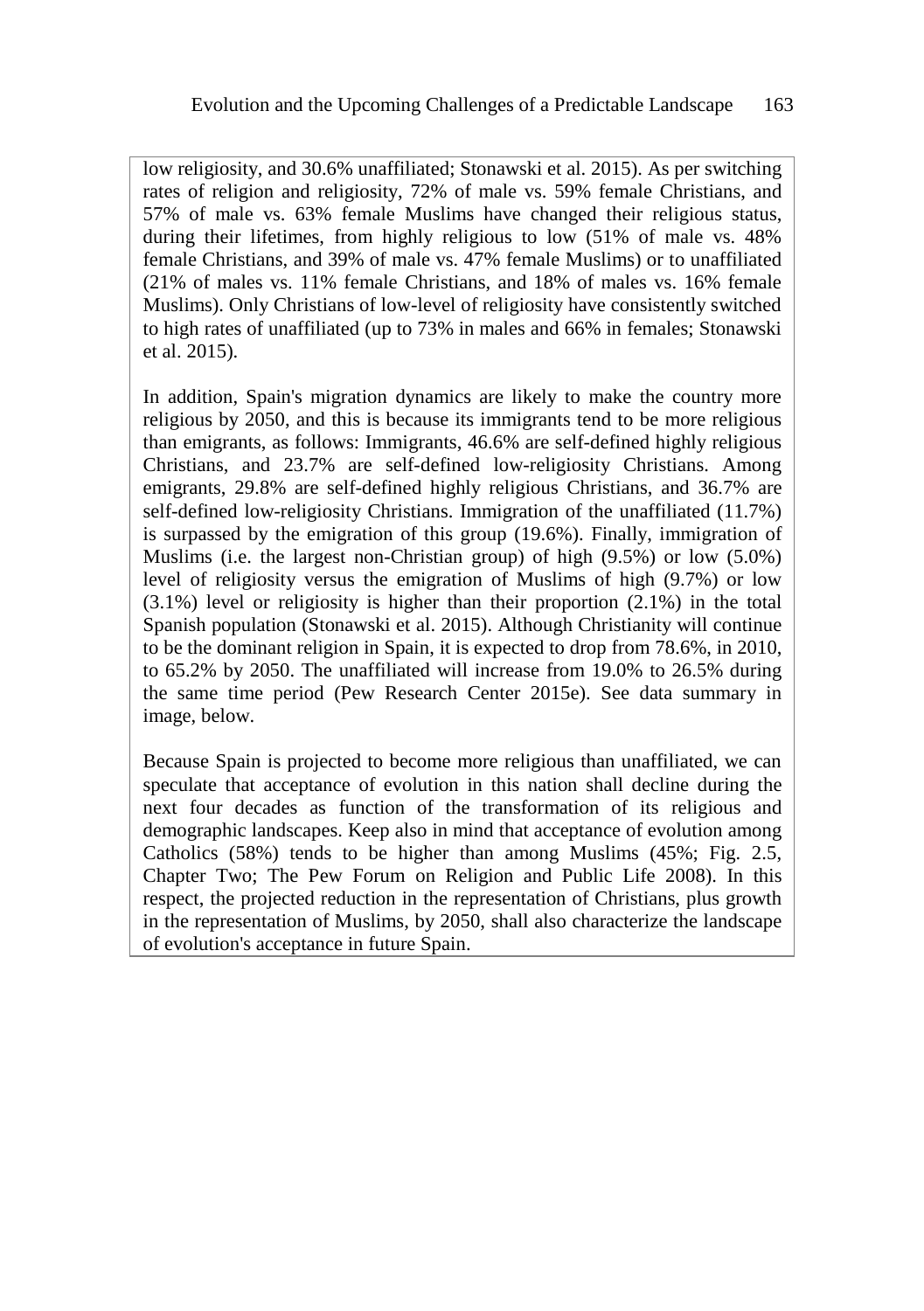

Fertility rates (2010 - 2015): Muslims high religiosity 4.2, low religiosity 3.1; Christians high religiosity 1.9, low religiosity 1.3; others high religiosity 1.8, low religiosity 1.3; unaffiliated 1.0

**The American Case:** In the U.S, Christians are projected to decline from 77.4%, in 2010, to 65.8% by 2050. However, note that the unaffiliated are expected to grow from 17.1% to 25.6%. The Muslim population in the U.S. shall surpass the Jews by 2050 (2.4% vs. 1.4%, respectively; Hackett et al. 2015; Pew Research Center 2015e). Keep in mind that these are four-decadesinto-the-future projections. Shorter time-span analyses (2007-2014) have already revealed a decline among Americans who believe in God (all faiths), from 92% to 89% (those who believe in God with absolute certainty have declined more conspicuously, from 79% to 74%). A noticeable increase among the unaffiliated, from 16.4% to 23%, has also become evident in just seven years. In fact, in the U.S., the unaffiliated, or the "nones" (who describe their religion as "nothing in particular"), have turned more secular (from 22% to 33%) during the same time period (Pew Research Center 2015f).

Young Americans are less religious than the older generations: 80% of younger millennials believe in God (19-25 years old), in contrast to 84% of older millennials (26-34 years old), 89% of generation X (35-50 years old), and 92% of both baby boomers (51-69 years old) and silent generation (70-87 years old; Pew Research Center 2015f). However, fertility rates (2010-2015) among religious versus non-religious groups are distinctive and higher among believers than non-believers: 2.7 for Muslims, 2.1 Christians, 2.1 Hindus, 2.1 Buddhists, 2.0 Jews, and 1.6 unaffiliated (Pew Research Center 2015e). Thus, in contrast to Spain (above), the U.S. is expected to become slightly less religious and more secular by 2050 due to —for the most part— its population switching from low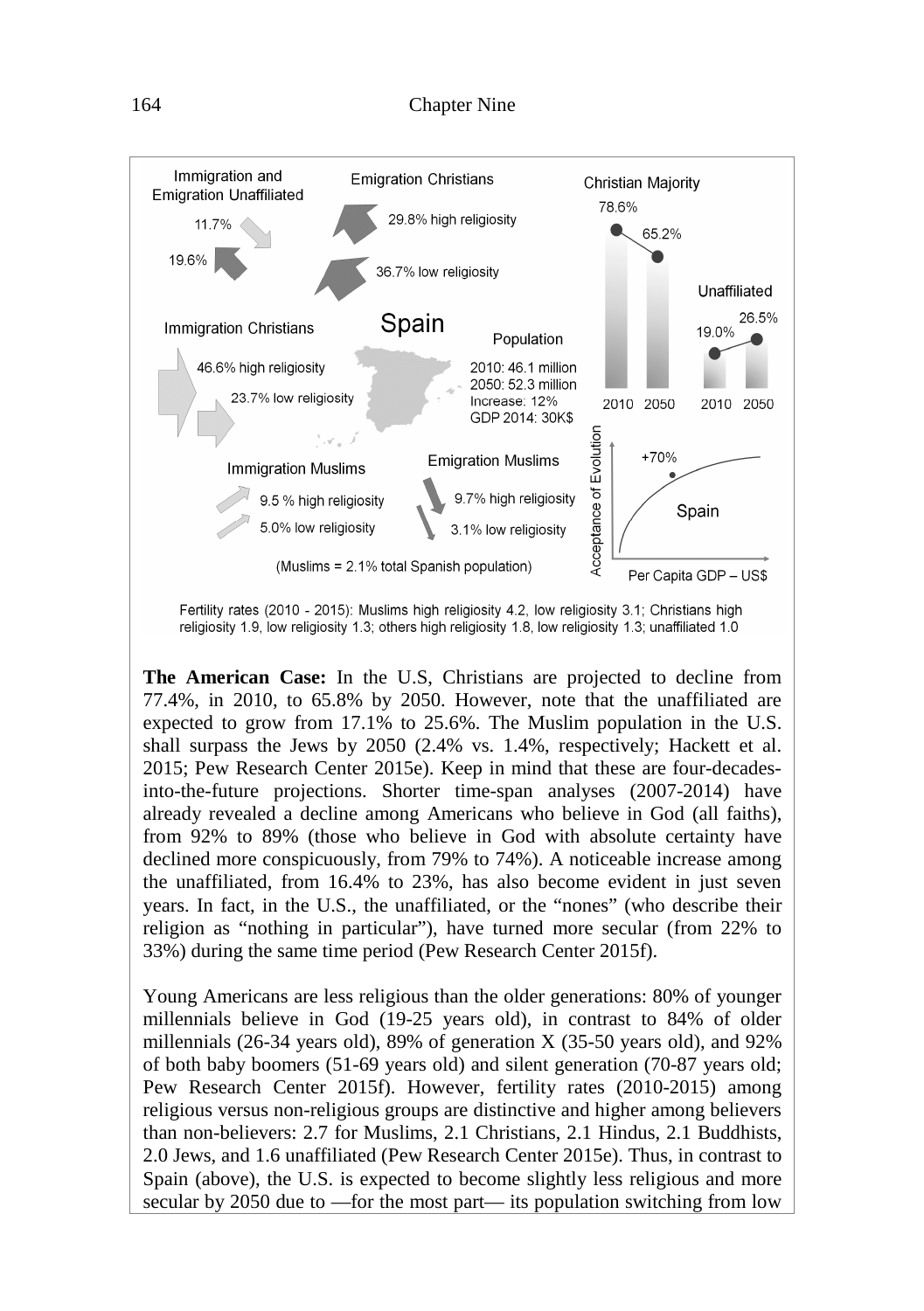religiosity to unaffiliated (Pew Research Center 2015f). The current migration trends in America are not expected to transform its religious landscape (but see Skirbekk et al. 2008), although noticeable changes will occur under two scenarios, *with* or *without* migration (i.e. immigration/emigration), as follows: Christians shall continue to be the majority with migration (65.8%) or without migration (66.0%), seconded by the unaffiliated (with migration 25.6% vs. without migration 27.1%), Muslims (2.4% vs. 1.4%), other religions (1.5% vs. 1.5%), Jews (1.4% vs. 1.5%), Buddhists (1.4% vs. 1.2%), Hindus (1.3% vs. 0.8%), and folk religions (0.6% vs. 0.6%; Pew Research Center 2015e).

Although, according to the Pew Research Center (2013b),  $\approx 60\%$  (net value) of Americans think that humans have evolved/changed over time (but see Fig. 1.1, Chapter One), there is much disagreement among *religious traditions* (different from "denominations," as in Fig. 2.5, Chapter Two) about how human evolution took place: 21% of Christians (range from 6% Jehovah's Witnesses to 31% Catholics) think that humans evolved due to natural processes, in contrast to 25% of Muslims, 58% of Jews, and 63% of unaffiliated (range from 53% among "nothing in particular" to 91% among atheists). Supreme-Being-guided human evolution is embraced by 29% of Christians (range from 15% Jehovah's Witnesses to 31% Catholics, historically black and mainline Christians), in contrast to 25% of Muslims, 18% of Jews, and 14% of unaffiliated (range from 2% of atheists to 19% among "nothing in particular"). And belief that humans have always existed in their present form (i.e. young earth creationism) is also distinctive among groups: 42% of Christians (range from 29% of Catholics to 74% Jehovah's Witnesses), 41% of Muslims, 16% of Jews, and 15% of unaffiliated (range from 3% agnostics to 20% among "nothing in particular;" Pew Research Center 2015f). See data summary in image, below.

Because the U.S. is projected to become slightly less religious and more unaffiliated by 2050 (primarily due to faith switching and secularization of the "nones," above; but see Skirbekk et al. 2008), we speculate that acceptance of evolution in this nation will increase during the next four decades. However, America's fascination with reinventing variants of creationism (e.g. theistic evolution, creation science, young earth creationism, Intelligent Design, BioLogos, evolutionary creation; see Box 1.2, Chapter One) to challenge evolution, or insert a Creator or Designer in the background of causality (distant creationism, Chapters One and Two), shall probably continue in the future, although in an improved, more-favorable-to-evolution landscape. A forecast that we make with cautious optimism.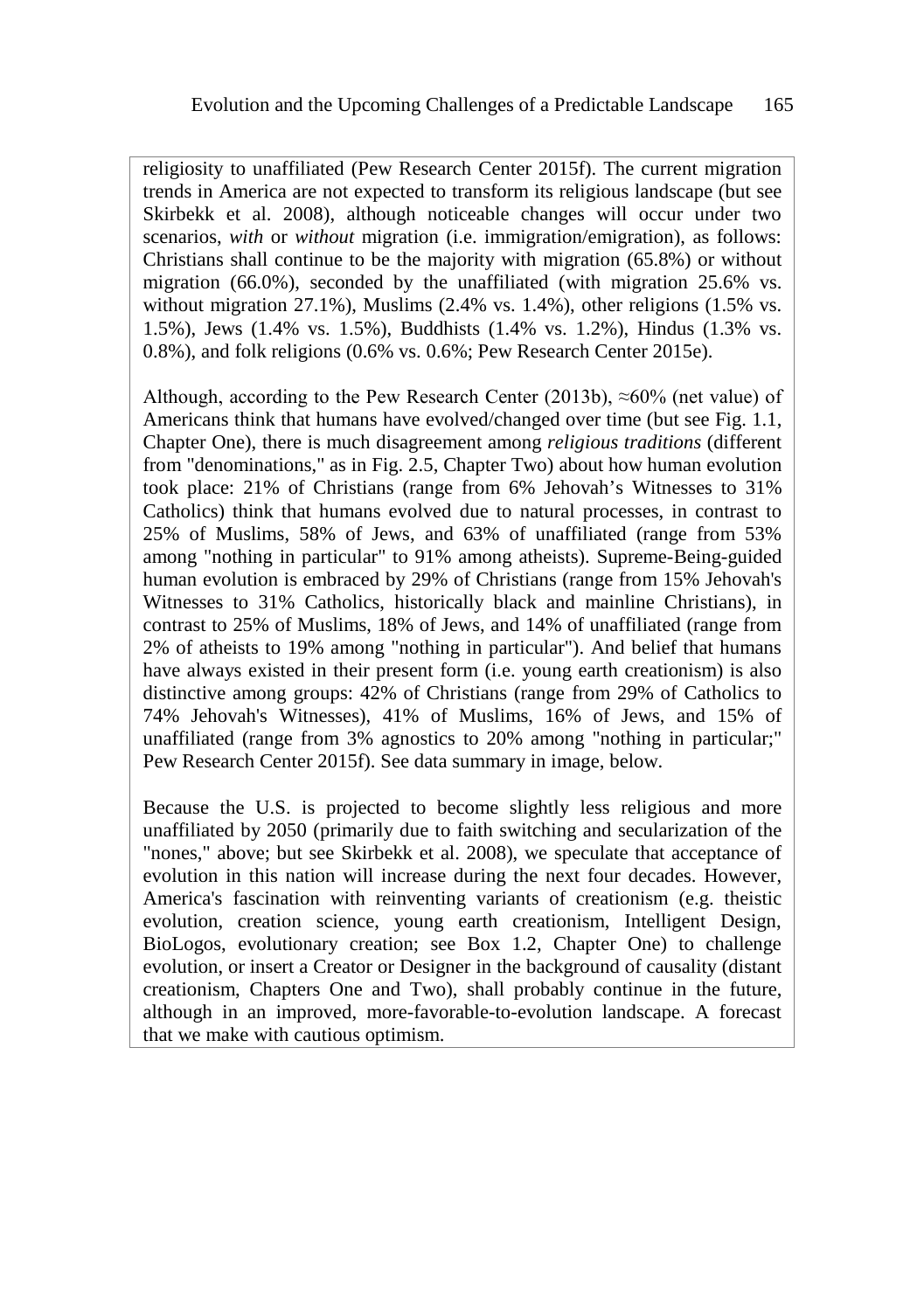

**Summary:** The future *demographics of religiosity* in Spain vs. the U.S. will be comparable in various parameters, but quite distinctive in their outcomes. Both nations will experience substantial population growth during the next forty years. Spain from 46.1 million, in 2010, to 52.3 million by 2050 (a 12% increase); the U.S. from 310.4 million to 394.4 million during the same time period (a 21.3% increase). The current Christian majority in both nations will decrease by 2050 (Spain from 78.6% to 65.2%; U.S. from 77.4% to 65.8%). And the unaffiliated will increase during the same time period (Spain from 19.0% to 26.5%; U.S. from 17.1% to 25.6%). The fertility rates (2010 - 2015) in the two countries will continue to be higher among the religious vs. the unaffiliated (Spain: Muslims of high religiosity 4.2, low religiosity 3.1; Christians of high religiosity 1.9, low religiosity 1.3; others of high religiosity 1.8, low religiosity 1.3; and unaffiliated 1.0. U.S.: Muslims 2.7, Christians 2.1, Hindus 2.1, Buddhists 2.1, Jews 2.0, and unaffiliated 1.6). Spain, however, shall become more religious primarily due to significant influx of highly religious immigrants, and greater emigration of the unaffiliated. The U.S. shall become less religious primarily due to the rise of the unaffiliated. Thus, we speculate that public acceptance of evolution —excluding humans— in Spain will drop below its current +70%, and it will increase in the U.S. above its current ≈40%.

Finally, influential nations in world socio-economic and cultural affairs will also experience —like Spain and the U.S., Box 9.2— a significant reduction in current Christian majorities: the U.K. (from 64.3%, in 2010, to 45.4% by 2050), France (from 63% to 44.1%), Australia (from 67.3% to 40.7%), the Netherlands (from 50.6% to 49.1% unaffiliated), and New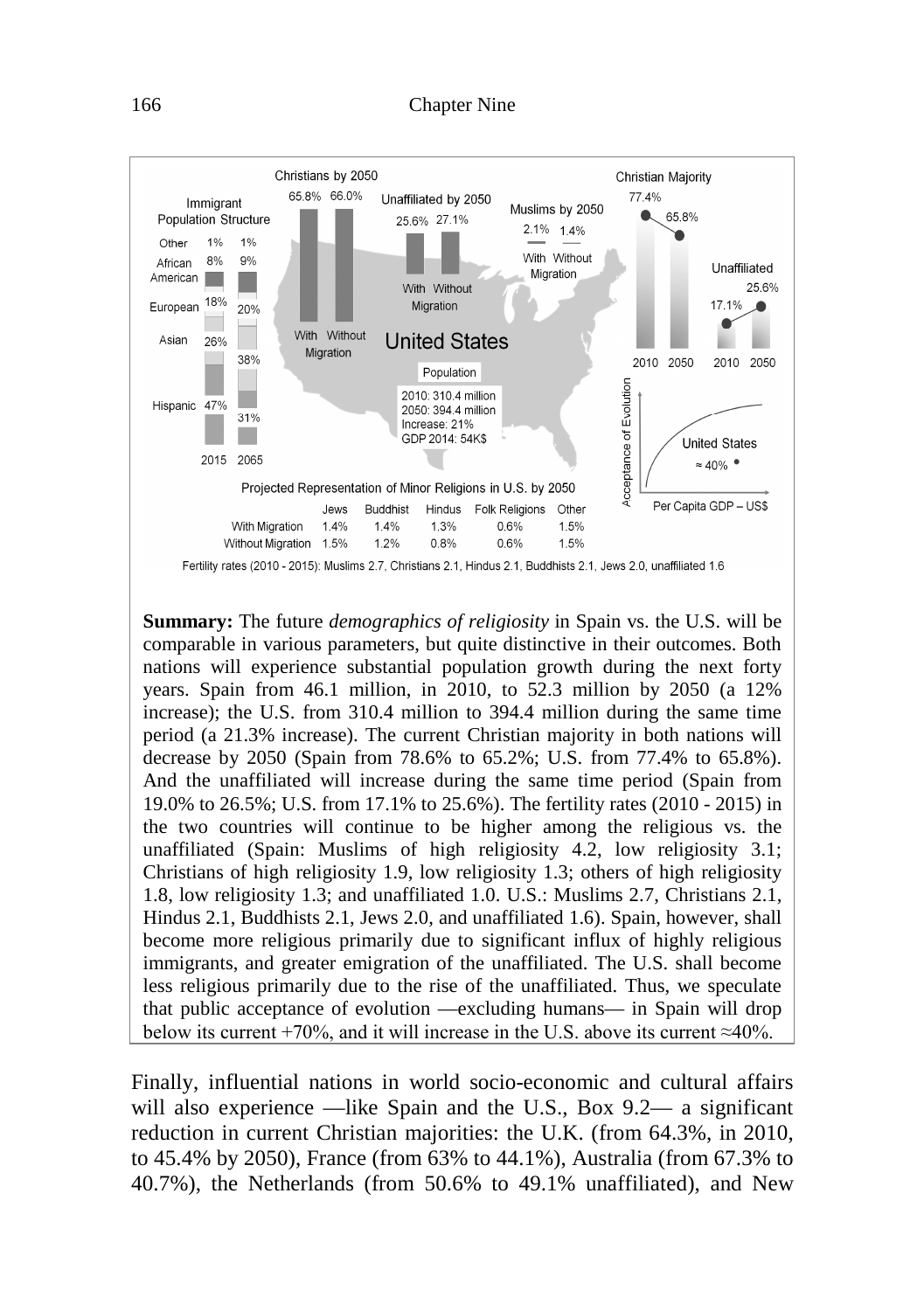Zealand (from 57% to 45.1% unaffiliated). In contrast, in Latin America, Christians will continue to be the largest religious majority (slight fluctuation from 90%, in 2010, to 89% by 2050); however, the unaffiliated will grow from 45 million (8% in 2010) to 65 million (9% by 2050; Pew Research Center 2015e). In consequence, we should expect a global change in the religious landscape, with regional and country-by-country specific transformations —in some cases, a lack of them— in which evolution's acceptance will take place.

## **Conclusion: Acceptance of Evolution as an Indicator of the Cultural Status of a Nation**

If people do not accept evolution, so what? Because acceptance of evolution correlates with wealth and prosperity of a nation (GDP), educational attainment (i.e. school life expectancy), leadership in science and technology (i.e. excellence in tertiary education), and low levels of belief in supernatural causation —quantifiable characteristics of today's most advanced societies— we hypothesize that a country's relative rate of public support to evolution might be an overall indicator of its cultural status. Examples include Iceland, Denmark, Sweden, France, Japan, U.K., Norway, Belgium, Spain and Germany (i.e. where public acceptance of evolution is close to 70% or higher; Figs. 1.2 and 1.3, Chapter One). Even in the U.S. —a hesitant supporter of evolution and highly religious outlier in respect to GDP— its combined populations of evolution sympathizers and unaffiliated surpass all other groups in support to: healthcare, contraception, vaccinations, environmental protection, clean energy, genetic- and bio-engineering (including genome editing to improve health), space explorations, government and private sector funding for basic science, investigations about the origin of the universe (Big Bang), as well as pro-choice legislation, same-sex marriage (including rights to adoption), and end of life with dignity (Pew Research Center 2015b, d, f, g, h). All indicators of cultural prosperity.

As discussed in Chapter Two, *belief* is a powerful cultural pollutant, it disrupts, distorts, delays or stops the acceptance of scientific evidence (i.e. the  $3Ds + S$  cognitive effects of illusory thinking; Box 2.1). Belief in supernatural causation is *the* major *factor* preventing the general public worldwide— from accepting the most significant discovery in the history of science, the fact of evolution.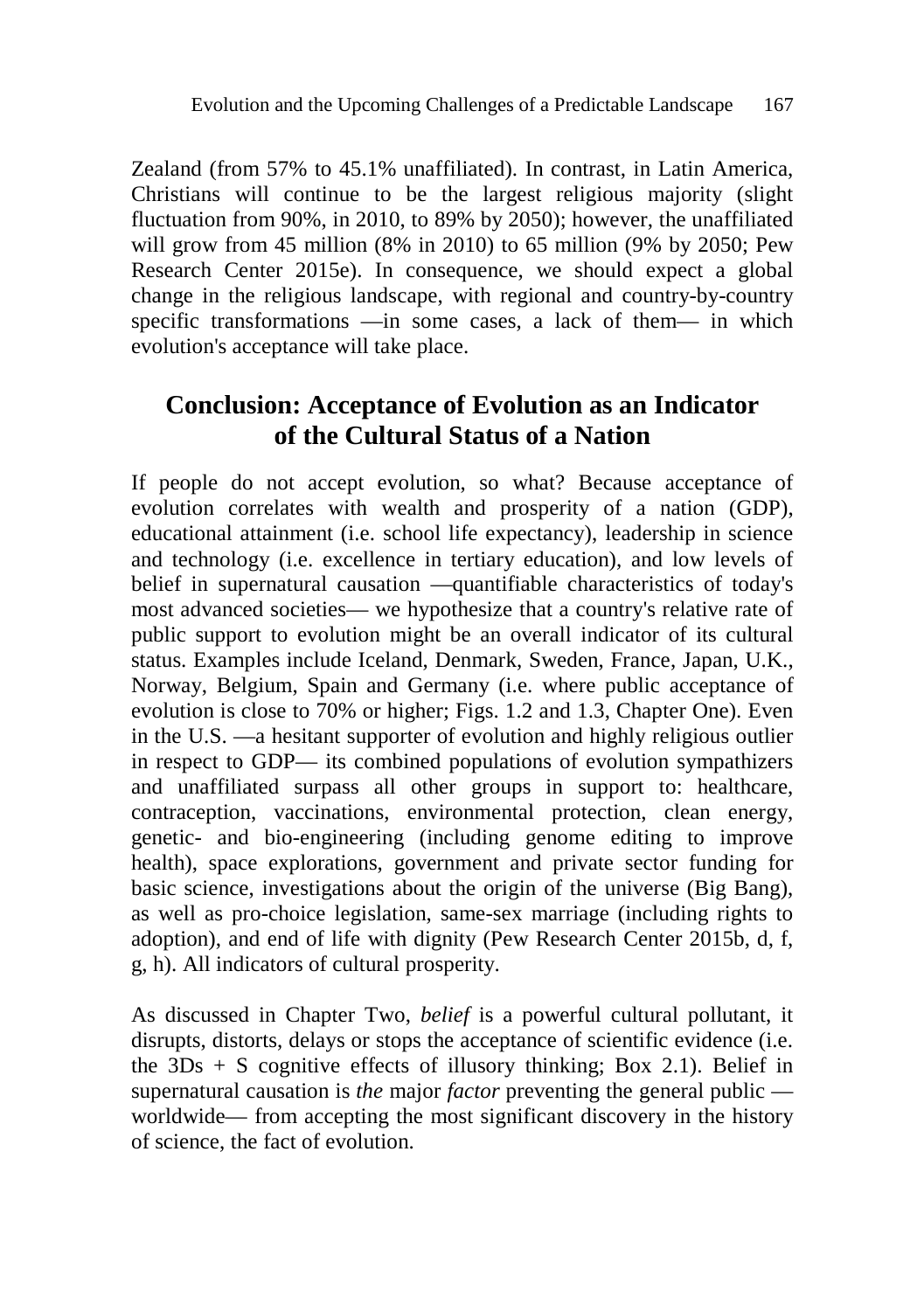In this Chapter, we have sketched how distribution of wealth, education, migration, and demographics of religious groups can influence the dynamic —and sometimes fragile— landscape(s) in which acceptance of evolution takes place at both the global and in-country scales (e.g. the Spain vs. U.S. comparison in Box 9.2). It seems like the predictions of the Incompatibility Hypothesis (i.e. historical, informational, and conflict- /conflict-resolution; Paz-y-Miño-C and Espinosa 2014b; Chapter Two) are consistent with the displacement prediction of the *secularization hypothesis* (Bruce 2002; Dobbelaere 2000; Martin 1978, 2012; Swatos and Christiano 1999; Stonawski et al. 2015; but see O'Brien and Noy 2015), which suggests that, over time, science and reason will replace religion and faith, or that modernization (i.e. human development) will lead to a decline in the belief in supernatural causality (i.e. abandonment of personal and collective unsubstantiated fears and anxieties). The secularization progression has been attributed, particularly, to the chronology of the "cultural West" (Northern and Western Europe; Bruce 2002), but due to the difficulty to document it ubiquitously (e.g. in Eastern Europe or elsewhere) it has been received with skepticism.

In our view, it appears that the objections to the secularization phenomenon reside, in part, on: (1) highlighting context-specific outliers, country-by-country (e.g. as per acceptance of evolution: U.S., Greece, Austria, Switzerland and Norway, Fig. 1.3; or as per level of religiosity: U.S. and Kuwait, Fig. 1.4; see also the context-specific argument for religious variation in Hout and Greeley 1987; Hout et al. 2001; Greeley 2002; Smith 2008), or (2) disregarding that generalized human development itself has not yet been achieved due to persistent global inequality (see long term projections, above), rather than (3) looking at, and overlapping, the broad statistical trends associated with inducing or constraining secularization: GDP, education indicators, global migrations, projections of population structure, and demographic mobility and settlement of religious groups.

At the same time, we acknowledge that the raw supply and demand of *belief* ( $=$  the disruptor), within the religious markets models (Stark and Iannacone 1994; Grim and Finke 2007), need to be taken into consideration when examining both the secularization and incompatibility hypotheses. However, the persistence of the commodity belief in the social market, does not necessarily invalidate the relevance of the secularization progression, and certainly does not resolve the intrinsic incompatibility between scientific rationalism/empiricism and faith (Paz-y-Miño-C and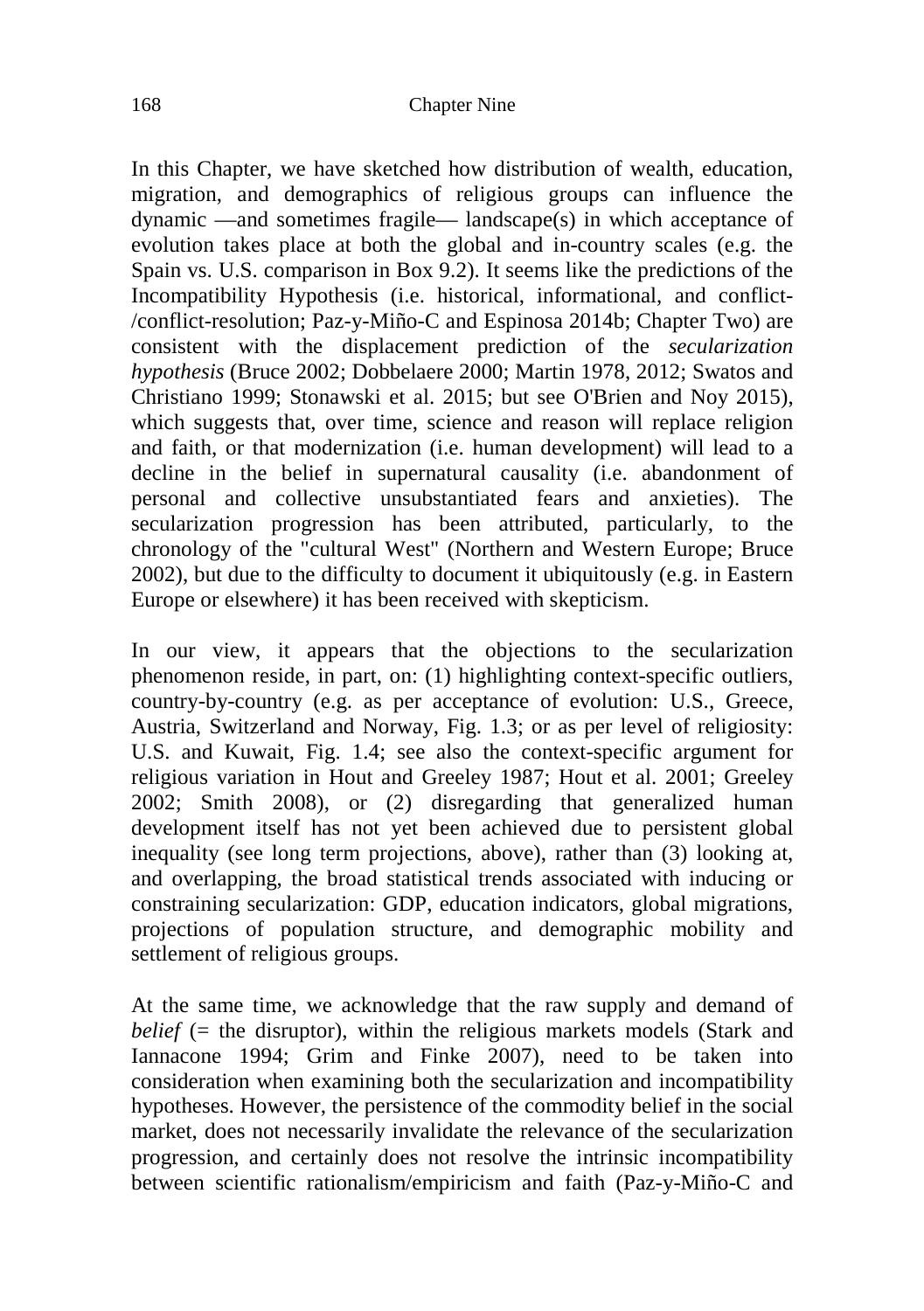Espinosa 2013a). In this respect, we caution that, in the case of evolution, the supply of disruptors includes the repackaging of para-creationist "alternatives" to the science of evolution (e.g. theistic evolution, creation science, young earth creationism, Intelligent Design, BioLogos, or evolutionary creation; Box 1.2, Chapter One). These fascinating research topics require further academic development and quantitative testing. They are essential in our quest to *measuring the evolution controversy*.

### **References**

Angus Reid Institute. "Britons and Canadians More Likely to Endorse Evolution than Americans." 2012. Accessed November 20, 2015. *http://angusreidglobal.com/wp-*

*content/uploads/2012/09/2012.09.05\_CreEvo.pdf.*

British Council. "The Shape of Things to Come: Higher Education, Global Trends and Emerging Opportunities to 2020." 2012. Accessed November 20, 2015.

*https://www.britishcouncil.org/sites/default/files/the\_shape\_of\_things\_ to\_come\_-\_higher\_education\_global\_trends\_and\_emerging\_ opportunities\_to\_2020.pdf.*

- Bruce, Steve. *God is Dead: Secularization in the West*. Oxford: Blackwell, 2002.
- Brumfiel, Geoff. "Who Has Designs on Your Students' Minds?" *Nature* 434 (2005): 1062–5.
- Dobbelaere, Karel. Secularization. (2000). The Secularization Debate. Pp. 21–40. In Swatos W. H. & Olson D. V. A. Lanham: Rowman & Littlefield.
- Greeley, Andrew M. *Religion in Europe at the End of the Second Millennium: A Sociological Profile*. New Brunswick: Transaction, 2002.
- Grim, Brian J., and Roger Finke. "Religious Persecution in Cross-national Context: Clashing Civilizations or Regulated Religious Economies?" *American Sociological Review* 72 (2007): 633–658.
- Hackett, Conrad, Marcin Stonawski, Michaela Potančoková, Brian J. Grim, and Vegard Skirbekk. "The future Size of Religiously Affiliated and Unaffiliated Populations." *Demographic Research* 32 (2015): 829– 842.
- Hawley, Patricia H., Stephen D. Short, Luke A. McCune, Mark R. Osman, and Todd D. Little. "What's the Matter with Kansas?: The Development and Confirmation of the Evolutionary Attitudes and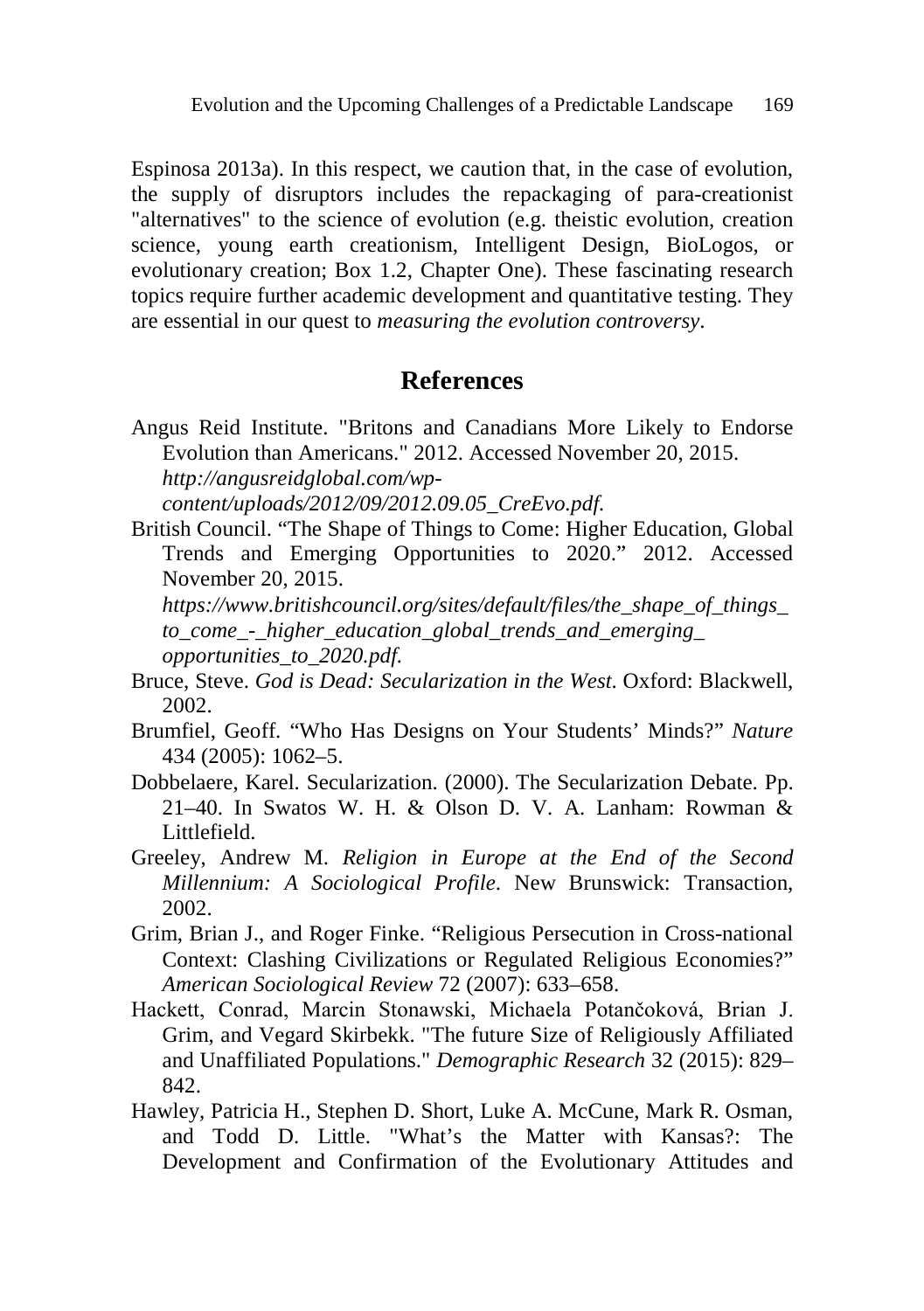Literacy Survey (EALS)." *Evolution, Education and Outreach* 4 (2011): 117–132.

- Hout, Michael, and Andrew M. Greeley. "The Center Doesn't Hold: Church Attendance in the United States, 1940–1984." *American Sociological Review* 52 (1987): 325–45.
- Hout, Michael, Andrew Greeley, and Melissa J. Wilde. "The Demographic Imperative in Religious Change in the United States." *American Journal of Sociology* 107 (2001): 468–500.
- International Organization for Migration. *World Migration Report 2015: Migrants and Cities, New Partnerships to Manage Mobility*. Geneva: International Organization for Migration, 2015a.
- International Organization for Migration. *How the World Views Migration*. Geneva: International Organization for Migration, 2015b.
- IPSOS. "Supreme Being, the Afterlife, and Evolution." 2011. Accessed November 20, 2015.

*http://www.ipsos-na.com/news-polls/pressrelease.aspx?id=5217.*

- Larson, Edward J., and Larry Witham. "Leading Scientists Still Reject God." *Nature* 394 (1998): 313.
- Latinobarómetro. *Informe 1995 2015*. Santiago de Chile: Latinobarómetro, 2015.
- Martin, David. A. "God's Century: Resurgent Religion and Global Politics." *Politics, Religion & Ideology* 13 (2012): 395–396.
- —. *General Theory of Secularization*. Oxford: Blackwell, 1978.
- Miller, John D., Eugenie C. Scott, and Shinji Okamoto. "Public Acceptance of Evolution." *Science* 313 (2006): 765–766.
- O'Brien, Timothy L., and Shiri Noy. "Traditional, Modern, and Post-Secular Perspectives on Science and Religion in the United States." *American Sociological Review* 80 (2015): 92–115.
- Paz-y-Miño-C, Guillermo, and Avelina Espinosa. "Evolution Controversy: A Phenomenon Prompted by the Incompatibility between Science and Religious Beliefs." *International Journal of Science in Society*, 7  $(2015): 2.$
- —. "Acceptance of Evolution by America's Educators of Prospective Teachers." *New England Science Public: Series Evolution* 2 (2014a): 1–92.
- —. (2014b). The Incompatibility Hypothesis: Evolution vs. Supernatural Causation. Pp. 3–16. In G. Trueba (ed.) *Why Does Evolution Matter? The Importance of Understanding Evolution*. Cambridge Scholars Publishing, Newcastle, United Kingdom.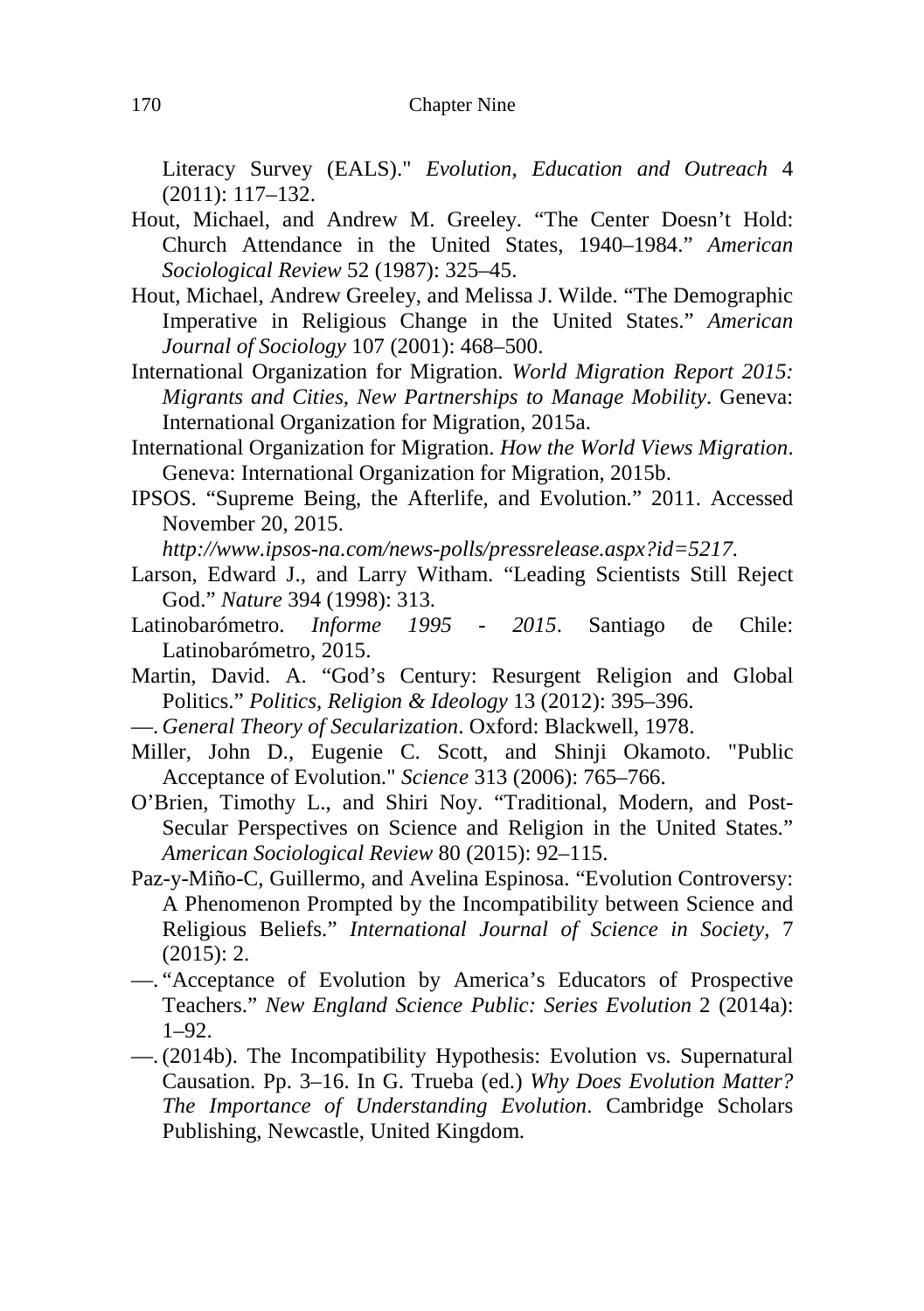- —. (2013a). The Everlasting Conflict Evolution-and-science versus Religiosity. Pp. 73–97. In Simpson G & Payne S (eds). *Religion And Ethics*, NOVA Publishers, New York.
- —. "Attitudes toward Evolution at New England Colleges and Universities, United States." *New England Science Public: Series Evolution* 1 (2013b): 1–32.
- —. "Introduction: Why People Do Not Accept Evolution?" *Journal of Eukaryotic Microbiology* 59 (2012a): 101–104.
- —. "Educators of Prospective Teachers Hesitate to Embrace Evolution Due to Deficient Understanding of Science/Evolution and High Religiosity." *Evolution: Education & Outreach* 5 (2012b): 139–162.
- —. "Atheists' Knowledge about Science and Evolution." *Secular World* 8 (2012c): 33–36.
- —. "New England Faculty and College Students Differ in Their Views About Evolution, Creationism, Intelligent Design, and Religiosity." *Evolution, Education, and Outreach* 2 (2011a): 323–342.
- Rissler, Leslie J., Sarah I. Duncan, and Nicholas M. Caruso. "The Relative Importance of Religion and Education on University Students' Views of Evolution in the Deep South and State Science Standards Across the United States." *Evolution: Education and Outreach* 7 (2014): 24.
- Skirbekk, Vegard, Anne Goujon, and Eric Kaufmann. *Secularism or Catholicism? The Religious Composition of the United States to 2043*. Vienna: The Vienna Institute of Demography Working Paper Series, 2008.
- Smith, Christian. "Future Directions in the Sociology of Religion." *Social Forces* 86 (2008): 1561–1589.
- Special Eurobarometer. *Eurobarometer 73.1 Biotechnology Report*. TNS Opinion and Social. Brussels: European Commission, 2010.
- Stark, Rodney, and Laurence R. Iannaccone. "A Supply-side Reinterpretation of the 'Secularization' of Europe." *Journal for the Scientific Study of Religion* 33 (1994): 230–252.
- Stonawski, Marcin, Vegard Skirbekk, Eric Kaufmann, and Anne Goujon. "The End of Secularisation through Demography? Projections of Spanish Religiosity." *Journal of Contemporary Religion* 30 (2015): 1–21. DOI: 10.1080/13537903.2015.986972
- Swatos, William H., and Kevin J. Christiano. "Secularization Theory: The Course of a Concept." *Sociology of Religion* 60 (1999): 209–28.
- The Gallup Poll. "In U.S., 42% Believe Creationist View of Human Origins." 2014. Accessed November 20, 2015. *http://www.gallup.com/poll/170822/believe-creationist-view-humanorigins.aspx*.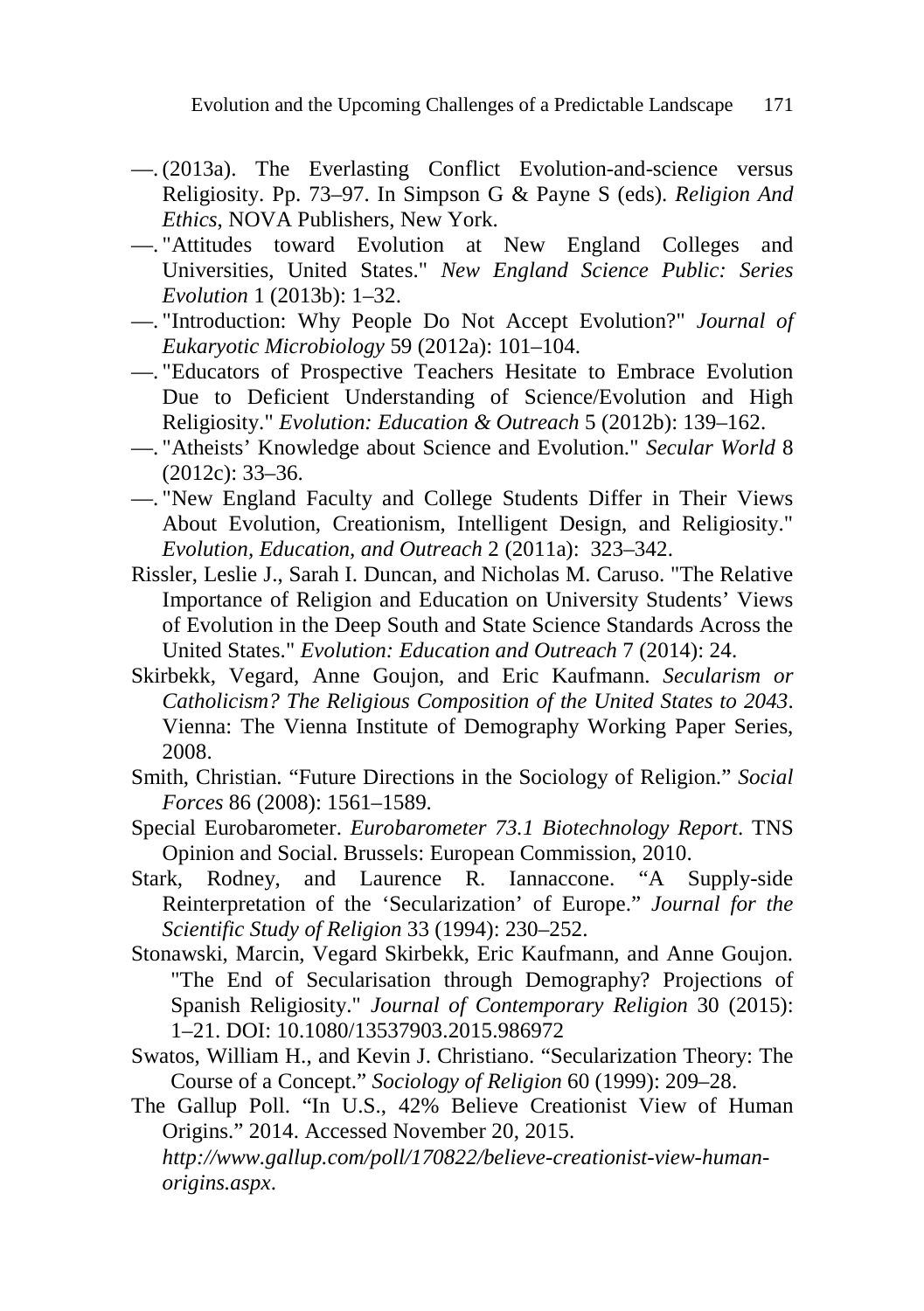- —. "In U.S., 46% Hold Creationist View of Human Origins." 2012. Accessed November 20, 2015.
	- *http://www.gallup.com/poll/155003/Hold-Creationist-View-Human-Origins.aspx?g\_source=evolution*
	- *2012&g\_medium=search&g\_campaign=tiles.*
- —. "Four in 10 Americans Believe in Strict Creationism." 2010. Accessed November 20, 2015. *http://www.gallup.com/poll/145286/Four-Americans-Believe-Strict-*
	- *Creationism.aspx*.
- —. "On Darwin's Birthday, Only 4 in 10 Believe in Evolution." 2009. Accessed November 20, 2015.
- *http://www.gallup.com/poll/114544/xDarwin-Birthday-Believe-Evolution.aspx.*
- —. "Evolution, Creationism, Intelligent Design." 2008. Accessed November 20, 2015.
	- *http://www.gallup.com/poll/21814/Evolution-Creationism-Intelligent-Design.aspx*.
- The Pew Forum On Religion & Public Life. "US Religious Landscape Survey – Religious Beliefs and Practices: Diverse and Politically Relevant." 2008. Accessed November 20, 2015. *http://religions.pewforum.org/pdf/report-religious-landscape-study-*

*full.pdf*.

- The Pew Research Center. "A Global Middle Class is More Promise than Reality: From 2001 to 2011 Nearly 700 Million Step Out of Poverty, But Most Only Barely." 2015a. Accessed November 20, 2015. *http://www.pewglobal.org/2015/07/08/a-global-middle-class-is-morepromise-than-reality/*
- —. "Public and Scientists' Views on Science and Society." 2015b. Accessed November 20, 2015.

*http://www.pewinternet.org/files/2015/01/PI\_ScienceandSociety\_Repo rt\_012915.pdf.*

—. "Modern Immigration Wave Brings 59 Million to U.S., Driving Population Growth and Change Through 2065: Views of Immigration's Impact on U.S. Society Mix." 2015c. Accessed November 20, 2015. *http://www.pewhispanic.org/files/2015/09/2015-09-28\_modernimmigration-wave\_REPORT.pdf*.

—. "Religion and Science: Highly Religious Americans Are Less Likely than Others to See Conflict between Faith and Science." 2015d. Accessed November 20, 2015.

*http://www.pewinternet.org/2015/10/22/science-and-religion/*.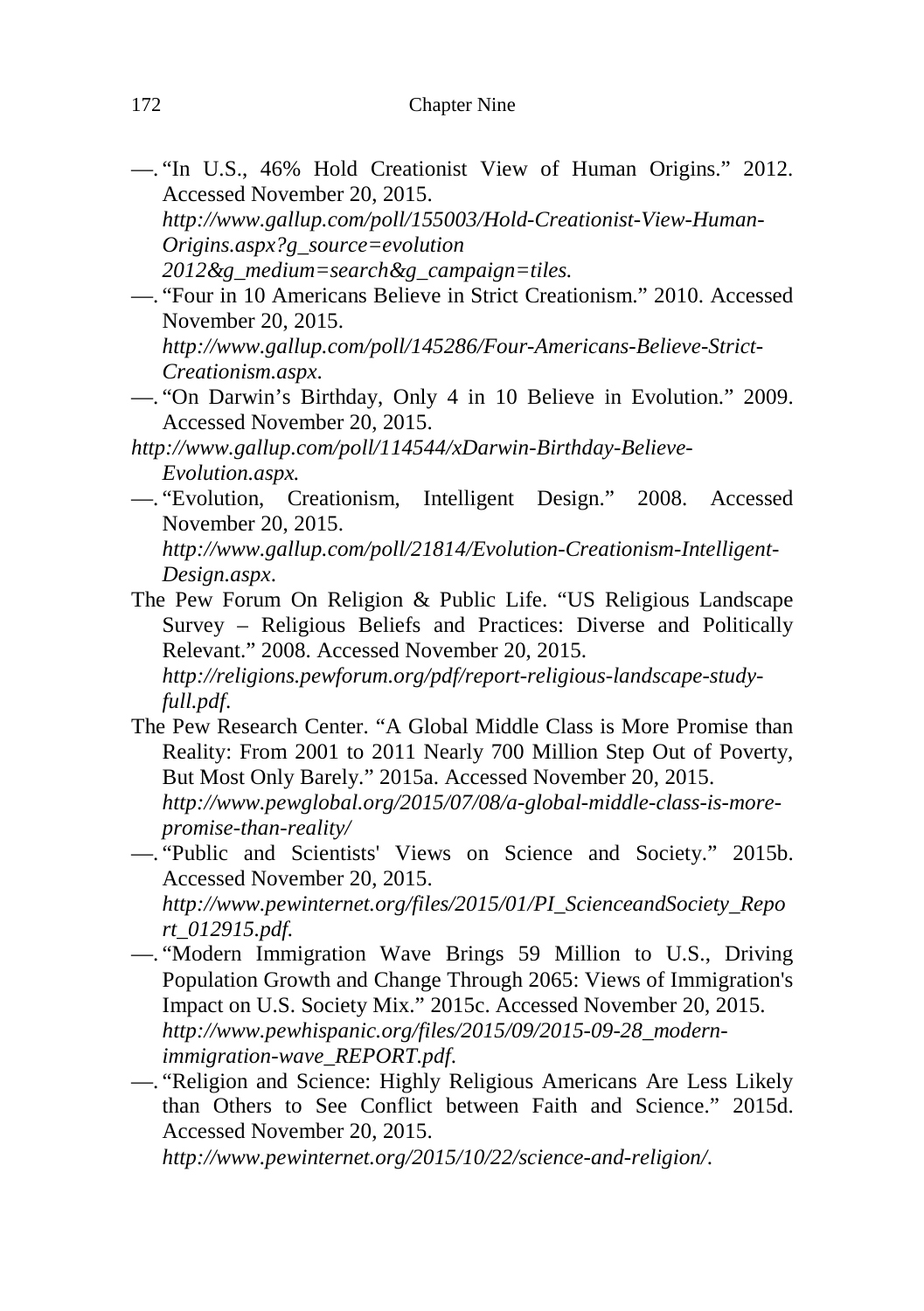- —. "The Future of World Religions: Population Growth Projections, 2010- 2015." 2015e. Accessed November 20, 2015. *http://www.pewforum.org/files/2015/03/PF\_15.04.02\_ProjectionsFull Report.pdf.*
- —. "U.S. Public Becoming Less Religious: Modest Drop in Overall Rates of Belief and Practice, but Religiously Affiliated Americans Are as Observant as Before." 2015f. Accessed November 20, 2015. *http://www.pewforum.org/files/2015/11/201.11.03\_RLS\_II\_full\_report. pdf*.
- —. "California legalizes assisted suicide amid growing support for such laws." 2015g. Accessed November 20, 2015.
- *http://www.pewresearch.org/fact-tank/2015/10/05/california-legalizesassisted-suicide-amid-growing-support-for-such-laws/*.
- —. "Americans, Politics and Science Issues." 2015h. Accessed November 20, 2015.

*http://www.pewinternet.org/files/2015/07/2015-07-01\_science-andpolitics\_FINAL.pdf.*

—. "Changing Patterns of Global Migration and Remittances." 2013a. Accessed November 20, 2015.

*http://www.pewsocialtrends.org/files/2013/12/global-migrationfinal\_12-2013.pdf.*

—. "Public's Views on Human Evolution." 2013b. Accessed November 20, 2015.

*http://www.pewforum.org/files/2013/12/Evolution-12-30.pdf*.

—. "The Global Religious Landscape." 2012. Accessed November 20, 2015.

*http://www.pewforum.org/files/2014/01/global-religion-full.pdf*.

- —. "Scientists and Belief." 2009. Accessed November 20, 2015. *http://www.pewforum.org/2009/11/05/scientists-and-belief/*.
- The Pew Research Center For The People & The Press. "Scientific Achievements Less Prominent than a Decade Ago: Public Praises Science; Scientists Fault Public, Media." 2009. Accessed November 20, 2015. *http://www.people-press.org/files/legacy-pdf/528.pdf*.
- UNESCO-UIS/OECD. "Education Trends in Perspective: Analysis of the World Education Indicators 2005." 2005. Accessed November 20, 2015.

*http://www.keepeek.com/Digital-Asset-Management/ oecd/education/ world-education-indicators-2005\_wei-2005-en#page1.*

United Nations. *International Migration Report 2013*. New York: United Nations, 2013.